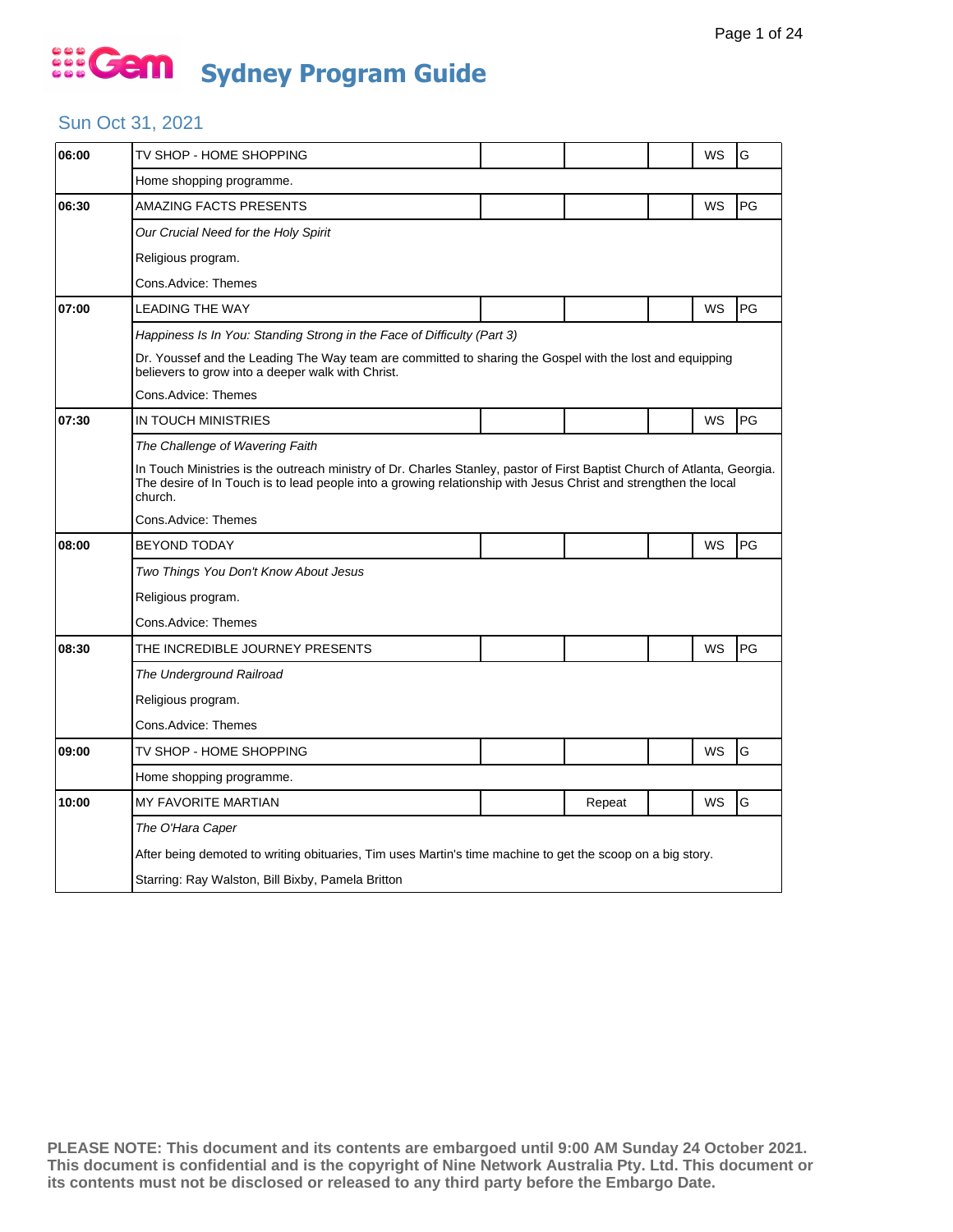### Sun Oct 31, 2021

| 10:30 | EDGAR WALLACE MYSTERIES                                                                                                                                                                                                               |      |           | Repeat |  | WS        | PG |  |
|-------|---------------------------------------------------------------------------------------------------------------------------------------------------------------------------------------------------------------------------------------|------|-----------|--------|--|-----------|----|--|
|       | On the Run<br>Model prisoner Frank Stewart, convicted for burglary, escapes from prison with the help of Jock Mackay, an<br>associate for his boss Wally Lucas, who plans to track down Stewart to know the location of stolen bonds. |      |           |        |  |           |    |  |
|       | Starring: Emrys Jones, Sarah Lawson, Patrick Barr                                                                                                                                                                                     |      |           |        |  |           |    |  |
|       | Cons. Advice: Some Violence                                                                                                                                                                                                           |      |           |        |  |           |    |  |
| 11:45 | THE GARDEN GURUS                                                                                                                                                                                                                      |      | Captioned | Repeat |  | <b>WS</b> | G  |  |
|       | On a jam packed episode of The Garden Guru's this week, Bonnie shows you how to repair and refresh your aviary!<br>Later, Trev has some potting projects that will have you inspired and Darren gets you prepped for the heatwave.    |      |           |        |  |           |    |  |
| 12:15 | <b>GETAWAY</b>                                                                                                                                                                                                                        |      | Captioned | Repeat |  | <b>WS</b> | PG |  |
|       | This week on Getaway we visit beautiful Rottnest Island, fly above the treetops on the Gold Coast plus take you on<br>one of New Zealand's most spectacular day trips.                                                                |      |           |        |  |           |    |  |
| 12:45 | FOR BETTER FOR WORSE                                                                                                                                                                                                                  | 1954 |           | Repeat |  | <b>WS</b> | G  |  |
|       | For Better For Worse                                                                                                                                                                                                                  |      |           |        |  |           |    |  |
|       | Tony and Anne are a couple of young lovers who decide to take the marital plunge after only a few weeks of<br>courtship and manage to convince Anne's doubting parents to let them marry.                                             |      |           |        |  |           |    |  |
|       | Starring: Cecil Parker, Dirk Bogarde, Susan Stephen                                                                                                                                                                                   |      |           |        |  |           |    |  |
| 14:30 | THE CRUEL SEA                                                                                                                                                                                                                         | 1953 | Captioned | Repeat |  | WS        | PG |  |
|       | The Cruel Sea                                                                                                                                                                                                                         |      |           |        |  |           |    |  |
|       | The World War II adventures of a British convoy escort ship and its officers.                                                                                                                                                         |      |           |        |  |           |    |  |
|       | Starring: Jack Hawkins, Donald Sinden, Denholm Elliott                                                                                                                                                                                |      |           |        |  |           |    |  |
|       | Cons.Advice: Some Violence                                                                                                                                                                                                            |      |           |        |  |           |    |  |
| 17:05 | WHAT DID YOU DO IN THE WAR, DADDY                                                                                                                                                                                                     | 1966 | Captioned | Repeat |  |           | PG |  |
|       | What Did You Do In The War, Daddy                                                                                                                                                                                                     |      |           |        |  |           |    |  |
|       | A war weary Company C is given the task of capturing the village of Valerna. There they find the people and their<br>Italian Captain more than willing to surrender on the proviso that the annual wine festival be held as always.   |      |           |        |  |           |    |  |
|       | Starring: James Coburn, Aldo Ray, Dick Shawn                                                                                                                                                                                          |      |           |        |  |           |    |  |
|       | Cons. Advice: Some Violence, Sexual References                                                                                                                                                                                        |      |           |        |  |           |    |  |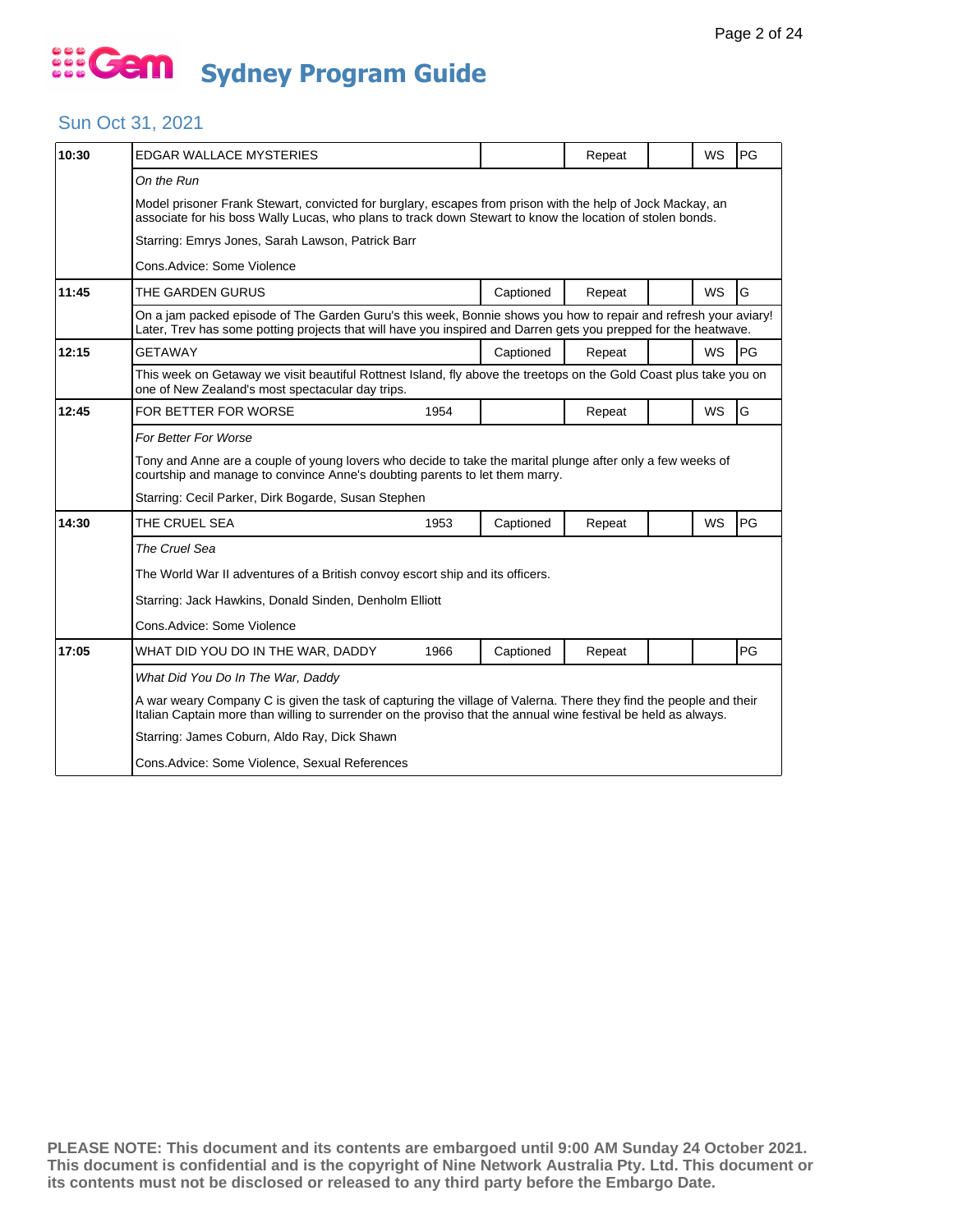### Sun Oct 31, 2021

| The Vicious Vet<br>James and Agatha spring into action when the local vet and the village heartthrob is found dead, the day after he<br>went on a date with Agatha.<br>Starring: Ashley Jensen, Matt McCooey, Mathew Horne<br>Cons. Advice: Themes, Sexual References, Mild Coarse Language, Mild Violence<br>WS<br>M<br>20:30<br>LICENCE TO KILL<br>1989<br>Captioned<br>Repeat<br>Licence To Kill<br>When 007 swears revenge on a drug lord who killed his best friend, he is officially released from service. Now<br>James Bond must act without the protection of the British Secret Service and his license to kill.<br>Starring: Timothy Dalton, Carey Lowell, Benico Del Toro<br>Cons.Advice: Some Violence<br>M<br>23:10<br><b>HEARTBEAT</b><br>Captioned<br>WS<br>What Happens in Vegas Happens<br>Alex fights to save the lives of Jesse, Pierce, and Ji-Sung when a mysterious and deadly illness sends the hospital<br>into lockdown. Meanwhile, Millicent must pick up the pieces when Alex disobeys the orders of the CDC, and an<br>elderly man searching for his missing wife leads Alex to make a drastic decision in her love life.<br>Starring: Melissa George, Don Hany, Shelley Conn<br>Cons. Advice: Adult Themes, Medical Procedures, Sexual References<br>G<br>WS<br>00:05<br><b>MY FAVORITE MARTIAN</b><br>Repeat<br>The O'Hara Caper<br>After being demoted to writing obituaries, Tim uses Martin's time machine to get the scoop on a big story.<br>Starring: Ray Walston, Bill Bixby, Pamela Britton<br>G<br>00:30<br>ADVENTURES IN RAINBOW COUNTRY<br>Repeat<br><b>Boy Who Loved Animals</b><br>Follows the adventures of a teenager named Billy Williams and his friend Pete Gawa in northern Ontario.<br>Starring: Stephen Cottier, Buckley Petawabano, Susan Conway<br>G<br>WS<br>01:00<br>TV SHOP - HOME SHOPPING<br>Repeat<br>Home shopping programme.<br>WS<br>PG<br>04:30<br>JOYCE MEYER<br>Wisdom for Everyday Living (Part 1 of 2)<br>Joyce Meyer, one of the world's leading practical Bible teachers and New York Times best-selling author, shares<br>encouragement and advice to help people enjoy daily life.<br>Cons.Advice: Themes | 19:30 | AGATHA RAISIN |  | Repeat |  | WS | PG |  |  |  |  |
|-----------------------------------------------------------------------------------------------------------------------------------------------------------------------------------------------------------------------------------------------------------------------------------------------------------------------------------------------------------------------------------------------------------------------------------------------------------------------------------------------------------------------------------------------------------------------------------------------------------------------------------------------------------------------------------------------------------------------------------------------------------------------------------------------------------------------------------------------------------------------------------------------------------------------------------------------------------------------------------------------------------------------------------------------------------------------------------------------------------------------------------------------------------------------------------------------------------------------------------------------------------------------------------------------------------------------------------------------------------------------------------------------------------------------------------------------------------------------------------------------------------------------------------------------------------------------------------------------------------------------------------------------------------------------------------------------------------------------------------------------------------------------------------------------------------------------------------------------------------------------------------------------------------------------------------------------------------------------------------------------------------------------------------------------------------------------------------------------------------------------------------------------------------------------------------|-------|---------------|--|--------|--|----|----|--|--|--|--|
|                                                                                                                                                                                                                                                                                                                                                                                                                                                                                                                                                                                                                                                                                                                                                                                                                                                                                                                                                                                                                                                                                                                                                                                                                                                                                                                                                                                                                                                                                                                                                                                                                                                                                                                                                                                                                                                                                                                                                                                                                                                                                                                                                                                   |       |               |  |        |  |    |    |  |  |  |  |
|                                                                                                                                                                                                                                                                                                                                                                                                                                                                                                                                                                                                                                                                                                                                                                                                                                                                                                                                                                                                                                                                                                                                                                                                                                                                                                                                                                                                                                                                                                                                                                                                                                                                                                                                                                                                                                                                                                                                                                                                                                                                                                                                                                                   |       |               |  |        |  |    |    |  |  |  |  |
|                                                                                                                                                                                                                                                                                                                                                                                                                                                                                                                                                                                                                                                                                                                                                                                                                                                                                                                                                                                                                                                                                                                                                                                                                                                                                                                                                                                                                                                                                                                                                                                                                                                                                                                                                                                                                                                                                                                                                                                                                                                                                                                                                                                   |       |               |  |        |  |    |    |  |  |  |  |
|                                                                                                                                                                                                                                                                                                                                                                                                                                                                                                                                                                                                                                                                                                                                                                                                                                                                                                                                                                                                                                                                                                                                                                                                                                                                                                                                                                                                                                                                                                                                                                                                                                                                                                                                                                                                                                                                                                                                                                                                                                                                                                                                                                                   |       |               |  |        |  |    |    |  |  |  |  |
|                                                                                                                                                                                                                                                                                                                                                                                                                                                                                                                                                                                                                                                                                                                                                                                                                                                                                                                                                                                                                                                                                                                                                                                                                                                                                                                                                                                                                                                                                                                                                                                                                                                                                                                                                                                                                                                                                                                                                                                                                                                                                                                                                                                   |       |               |  |        |  |    |    |  |  |  |  |
|                                                                                                                                                                                                                                                                                                                                                                                                                                                                                                                                                                                                                                                                                                                                                                                                                                                                                                                                                                                                                                                                                                                                                                                                                                                                                                                                                                                                                                                                                                                                                                                                                                                                                                                                                                                                                                                                                                                                                                                                                                                                                                                                                                                   |       |               |  |        |  |    |    |  |  |  |  |
|                                                                                                                                                                                                                                                                                                                                                                                                                                                                                                                                                                                                                                                                                                                                                                                                                                                                                                                                                                                                                                                                                                                                                                                                                                                                                                                                                                                                                                                                                                                                                                                                                                                                                                                                                                                                                                                                                                                                                                                                                                                                                                                                                                                   |       |               |  |        |  |    |    |  |  |  |  |
|                                                                                                                                                                                                                                                                                                                                                                                                                                                                                                                                                                                                                                                                                                                                                                                                                                                                                                                                                                                                                                                                                                                                                                                                                                                                                                                                                                                                                                                                                                                                                                                                                                                                                                                                                                                                                                                                                                                                                                                                                                                                                                                                                                                   |       |               |  |        |  |    |    |  |  |  |  |
|                                                                                                                                                                                                                                                                                                                                                                                                                                                                                                                                                                                                                                                                                                                                                                                                                                                                                                                                                                                                                                                                                                                                                                                                                                                                                                                                                                                                                                                                                                                                                                                                                                                                                                                                                                                                                                                                                                                                                                                                                                                                                                                                                                                   |       |               |  |        |  |    |    |  |  |  |  |
|                                                                                                                                                                                                                                                                                                                                                                                                                                                                                                                                                                                                                                                                                                                                                                                                                                                                                                                                                                                                                                                                                                                                                                                                                                                                                                                                                                                                                                                                                                                                                                                                                                                                                                                                                                                                                                                                                                                                                                                                                                                                                                                                                                                   |       |               |  |        |  |    |    |  |  |  |  |
|                                                                                                                                                                                                                                                                                                                                                                                                                                                                                                                                                                                                                                                                                                                                                                                                                                                                                                                                                                                                                                                                                                                                                                                                                                                                                                                                                                                                                                                                                                                                                                                                                                                                                                                                                                                                                                                                                                                                                                                                                                                                                                                                                                                   |       |               |  |        |  |    |    |  |  |  |  |
|                                                                                                                                                                                                                                                                                                                                                                                                                                                                                                                                                                                                                                                                                                                                                                                                                                                                                                                                                                                                                                                                                                                                                                                                                                                                                                                                                                                                                                                                                                                                                                                                                                                                                                                                                                                                                                                                                                                                                                                                                                                                                                                                                                                   |       |               |  |        |  |    |    |  |  |  |  |
|                                                                                                                                                                                                                                                                                                                                                                                                                                                                                                                                                                                                                                                                                                                                                                                                                                                                                                                                                                                                                                                                                                                                                                                                                                                                                                                                                                                                                                                                                                                                                                                                                                                                                                                                                                                                                                                                                                                                                                                                                                                                                                                                                                                   |       |               |  |        |  |    |    |  |  |  |  |
|                                                                                                                                                                                                                                                                                                                                                                                                                                                                                                                                                                                                                                                                                                                                                                                                                                                                                                                                                                                                                                                                                                                                                                                                                                                                                                                                                                                                                                                                                                                                                                                                                                                                                                                                                                                                                                                                                                                                                                                                                                                                                                                                                                                   |       |               |  |        |  |    |    |  |  |  |  |
|                                                                                                                                                                                                                                                                                                                                                                                                                                                                                                                                                                                                                                                                                                                                                                                                                                                                                                                                                                                                                                                                                                                                                                                                                                                                                                                                                                                                                                                                                                                                                                                                                                                                                                                                                                                                                                                                                                                                                                                                                                                                                                                                                                                   |       |               |  |        |  |    |    |  |  |  |  |
|                                                                                                                                                                                                                                                                                                                                                                                                                                                                                                                                                                                                                                                                                                                                                                                                                                                                                                                                                                                                                                                                                                                                                                                                                                                                                                                                                                                                                                                                                                                                                                                                                                                                                                                                                                                                                                                                                                                                                                                                                                                                                                                                                                                   |       |               |  |        |  |    |    |  |  |  |  |
|                                                                                                                                                                                                                                                                                                                                                                                                                                                                                                                                                                                                                                                                                                                                                                                                                                                                                                                                                                                                                                                                                                                                                                                                                                                                                                                                                                                                                                                                                                                                                                                                                                                                                                                                                                                                                                                                                                                                                                                                                                                                                                                                                                                   |       |               |  |        |  |    |    |  |  |  |  |
|                                                                                                                                                                                                                                                                                                                                                                                                                                                                                                                                                                                                                                                                                                                                                                                                                                                                                                                                                                                                                                                                                                                                                                                                                                                                                                                                                                                                                                                                                                                                                                                                                                                                                                                                                                                                                                                                                                                                                                                                                                                                                                                                                                                   |       |               |  |        |  |    |    |  |  |  |  |
|                                                                                                                                                                                                                                                                                                                                                                                                                                                                                                                                                                                                                                                                                                                                                                                                                                                                                                                                                                                                                                                                                                                                                                                                                                                                                                                                                                                                                                                                                                                                                                                                                                                                                                                                                                                                                                                                                                                                                                                                                                                                                                                                                                                   |       |               |  |        |  |    |    |  |  |  |  |
|                                                                                                                                                                                                                                                                                                                                                                                                                                                                                                                                                                                                                                                                                                                                                                                                                                                                                                                                                                                                                                                                                                                                                                                                                                                                                                                                                                                                                                                                                                                                                                                                                                                                                                                                                                                                                                                                                                                                                                                                                                                                                                                                                                                   |       |               |  |        |  |    |    |  |  |  |  |
|                                                                                                                                                                                                                                                                                                                                                                                                                                                                                                                                                                                                                                                                                                                                                                                                                                                                                                                                                                                                                                                                                                                                                                                                                                                                                                                                                                                                                                                                                                                                                                                                                                                                                                                                                                                                                                                                                                                                                                                                                                                                                                                                                                                   |       |               |  |        |  |    |    |  |  |  |  |
|                                                                                                                                                                                                                                                                                                                                                                                                                                                                                                                                                                                                                                                                                                                                                                                                                                                                                                                                                                                                                                                                                                                                                                                                                                                                                                                                                                                                                                                                                                                                                                                                                                                                                                                                                                                                                                                                                                                                                                                                                                                                                                                                                                                   |       |               |  |        |  |    |    |  |  |  |  |
|                                                                                                                                                                                                                                                                                                                                                                                                                                                                                                                                                                                                                                                                                                                                                                                                                                                                                                                                                                                                                                                                                                                                                                                                                                                                                                                                                                                                                                                                                                                                                                                                                                                                                                                                                                                                                                                                                                                                                                                                                                                                                                                                                                                   |       |               |  |        |  |    |    |  |  |  |  |
|                                                                                                                                                                                                                                                                                                                                                                                                                                                                                                                                                                                                                                                                                                                                                                                                                                                                                                                                                                                                                                                                                                                                                                                                                                                                                                                                                                                                                                                                                                                                                                                                                                                                                                                                                                                                                                                                                                                                                                                                                                                                                                                                                                                   |       |               |  |        |  |    |    |  |  |  |  |
|                                                                                                                                                                                                                                                                                                                                                                                                                                                                                                                                                                                                                                                                                                                                                                                                                                                                                                                                                                                                                                                                                                                                                                                                                                                                                                                                                                                                                                                                                                                                                                                                                                                                                                                                                                                                                                                                                                                                                                                                                                                                                                                                                                                   |       |               |  |        |  |    |    |  |  |  |  |
|                                                                                                                                                                                                                                                                                                                                                                                                                                                                                                                                                                                                                                                                                                                                                                                                                                                                                                                                                                                                                                                                                                                                                                                                                                                                                                                                                                                                                                                                                                                                                                                                                                                                                                                                                                                                                                                                                                                                                                                                                                                                                                                                                                                   |       |               |  |        |  |    |    |  |  |  |  |
|                                                                                                                                                                                                                                                                                                                                                                                                                                                                                                                                                                                                                                                                                                                                                                                                                                                                                                                                                                                                                                                                                                                                                                                                                                                                                                                                                                                                                                                                                                                                                                                                                                                                                                                                                                                                                                                                                                                                                                                                                                                                                                                                                                                   |       |               |  |        |  |    |    |  |  |  |  |
|                                                                                                                                                                                                                                                                                                                                                                                                                                                                                                                                                                                                                                                                                                                                                                                                                                                                                                                                                                                                                                                                                                                                                                                                                                                                                                                                                                                                                                                                                                                                                                                                                                                                                                                                                                                                                                                                                                                                                                                                                                                                                                                                                                                   |       |               |  |        |  |    |    |  |  |  |  |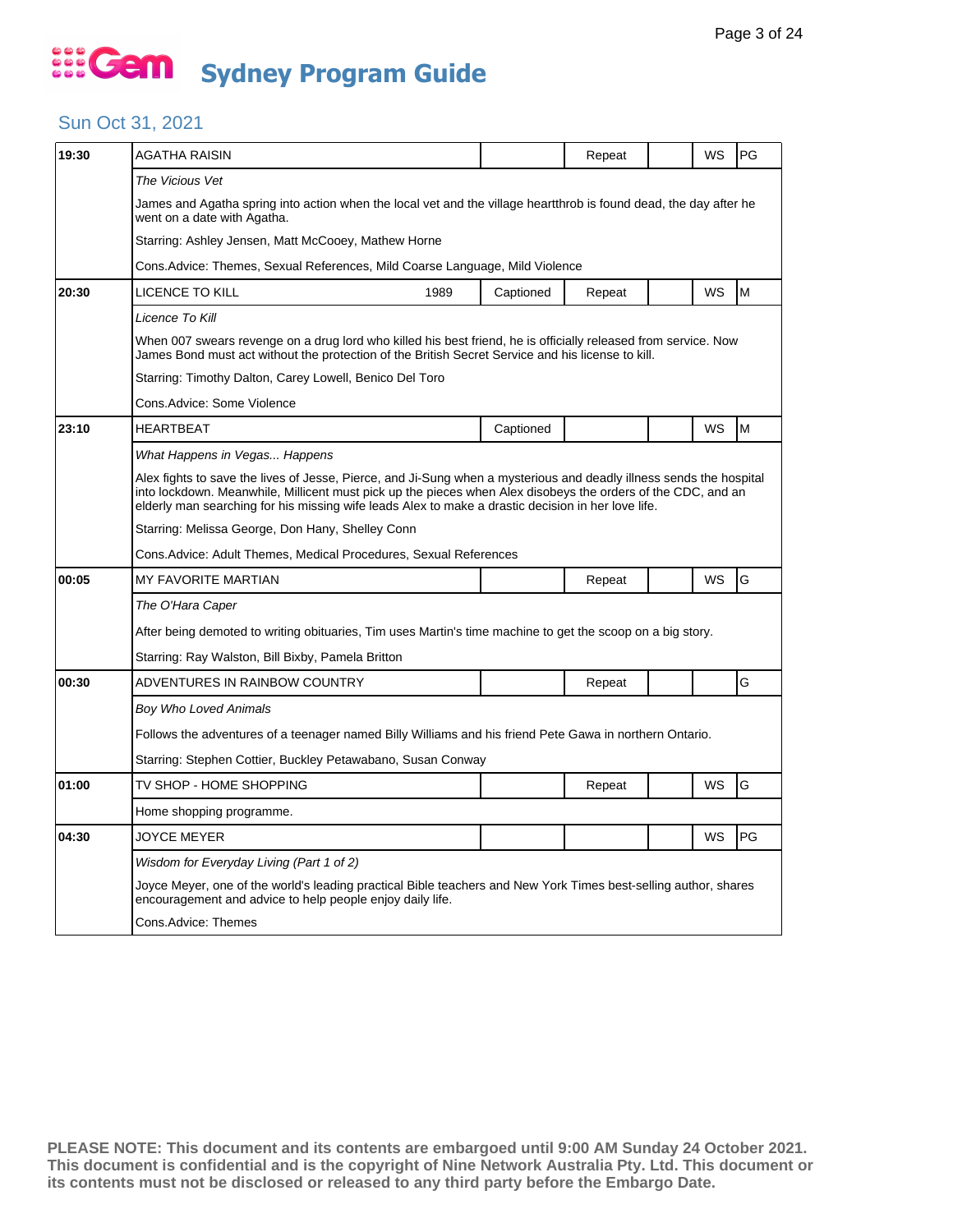### Sun Oct 31, 2021

| 05:00 | SHOPPING<br>HOME<br>SНC<br>⊣ו       | ≺epeat | WS | c |
|-------|-------------------------------------|--------|----|---|
|       | j programme.<br>shopping<br>. Home: |        |    |   |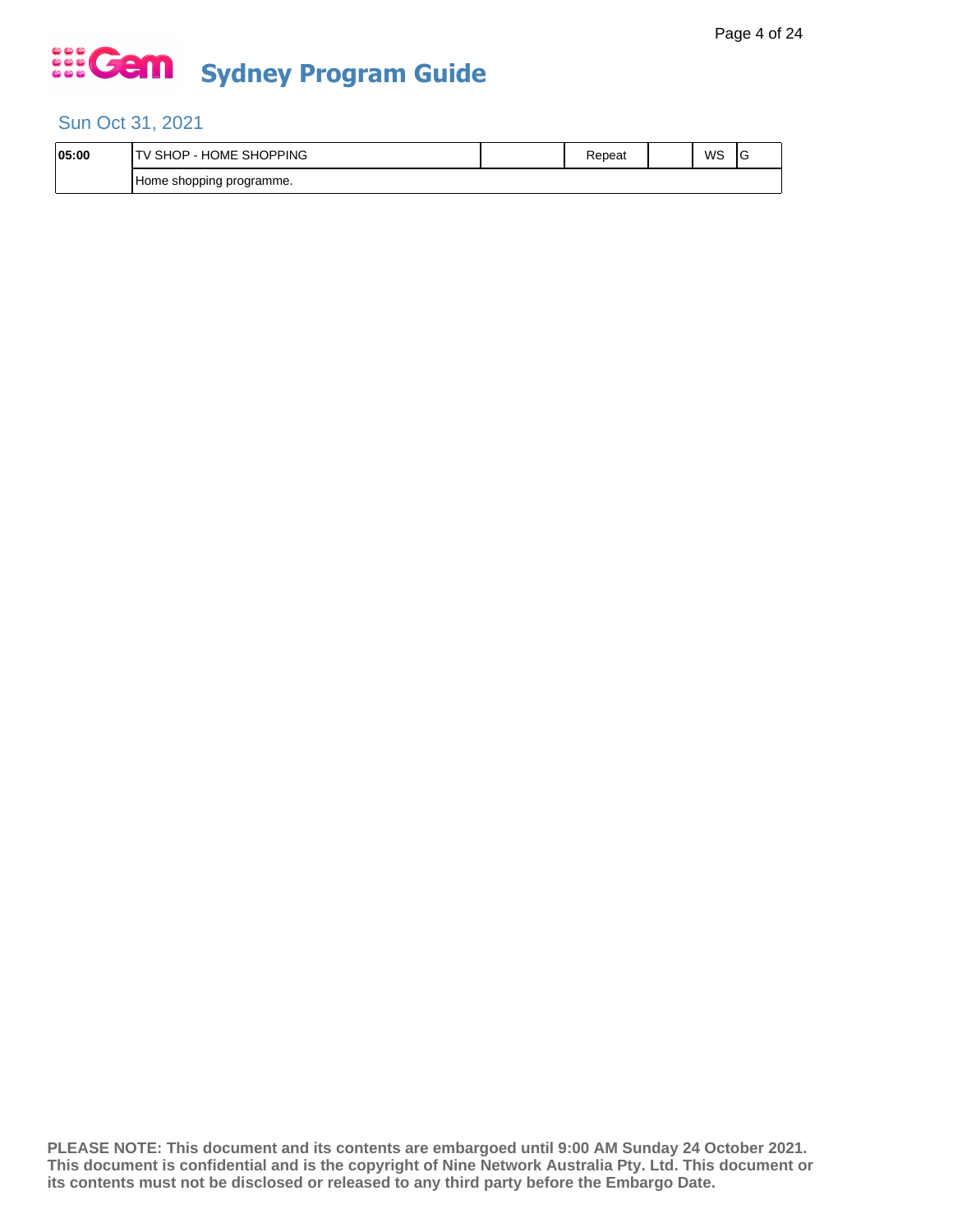### Mon Nov 1, 2021

| 06:00 | TV SHOP - HOME SHOPPING                                                                                                                                                                                                                                                                 |           | Repeat |  | WS | G  |  |  |
|-------|-----------------------------------------------------------------------------------------------------------------------------------------------------------------------------------------------------------------------------------------------------------------------------------------|-----------|--------|--|----|----|--|--|
|       | Home shopping programme.                                                                                                                                                                                                                                                                |           |        |  |    |    |  |  |
| 07:00 | <b>CREFLO DOLLAR MINISTRIES</b>                                                                                                                                                                                                                                                         |           |        |  | WS | PG |  |  |
|       | Grace Based Relationships - Mutual Submission PT. 2 (Part 2 of 2)                                                                                                                                                                                                                       |           |        |  |    |    |  |  |
|       | Religious Programme.                                                                                                                                                                                                                                                                    |           |        |  |    |    |  |  |
|       | Cons.Advice: Themes                                                                                                                                                                                                                                                                     |           |        |  |    |    |  |  |
| 07:30 | TV SHOP - HOME SHOPPING                                                                                                                                                                                                                                                                 |           | Repeat |  | WS | G  |  |  |
|       | Home shopping programme.                                                                                                                                                                                                                                                                |           |        |  |    |    |  |  |
| 09:30 | NEWSTYLE DIRECT                                                                                                                                                                                                                                                                         |           | Repeat |  | WS | G  |  |  |
|       | Versamax Power-Tool System                                                                                                                                                                                                                                                              |           |        |  |    |    |  |  |
|       | Home shopping programme.                                                                                                                                                                                                                                                                |           |        |  |    |    |  |  |
| 10:00 | <b>DANOZ</b>                                                                                                                                                                                                                                                                            |           |        |  | WS | G  |  |  |
|       | Home shopping programme.                                                                                                                                                                                                                                                                |           |        |  |    |    |  |  |
| 10:30 | <b>POINTLESS</b>                                                                                                                                                                                                                                                                        | Captioned | Repeat |  | WS | PG |  |  |
|       | Hosted by Alexander Armstrong with assistance from Richard Osman. In each episode four teams of two<br>contestants attempt to find correct but obscure answers to four rounds of general knowledge questions, with the<br>winning team eligible to compete for the show's cash jackpot. |           |        |  |    |    |  |  |
| 11:30 | <b>MY FAVORITE MARTIAN</b>                                                                                                                                                                                                                                                              |           | Repeat |  | WS | G  |  |  |
|       | Who's Got A Secret?                                                                                                                                                                                                                                                                     |           |        |  |    |    |  |  |
|       | In an effort to seem important, Alvin boasts that he is working on a top secret space project with Martin.                                                                                                                                                                              |           |        |  |    |    |  |  |
|       | Starring: Ray Walston, Bill Bixby, Pamela Britton                                                                                                                                                                                                                                       |           |        |  |    |    |  |  |
| 12:00 | AGATHA RAISIN                                                                                                                                                                                                                                                                           |           | Repeat |  | WS | PG |  |  |
|       | The Vicious Vet                                                                                                                                                                                                                                                                         |           |        |  |    |    |  |  |
|       | James and Agatha spring into action when the local vet and the village heartthrob is found dead, the day after he<br>went on a date with Agatha.                                                                                                                                        |           |        |  |    |    |  |  |
|       | Starring: Ashley Jensen, Matt McCooey, Mathew Horne                                                                                                                                                                                                                                     |           |        |  |    |    |  |  |
|       | Cons. Advice: Themes, Sexual References, Mild Coarse Language, Mild Violence                                                                                                                                                                                                            |           |        |  |    |    |  |  |
| 13:00 | DAYS OF OUR LIVES                                                                                                                                                                                                                                                                       |           |        |  | WS | M  |  |  |
|       | Jan makes a shocking demand at Shawn and Belle's wedding; Claire realizes Jan betrayed her.                                                                                                                                                                                             |           |        |  |    |    |  |  |
|       | Starring: Kristian Alfonso, John Aniston, Camila Banus                                                                                                                                                                                                                                  |           |        |  |    |    |  |  |
|       | Cons.Advice: Themes                                                                                                                                                                                                                                                                     |           |        |  |    |    |  |  |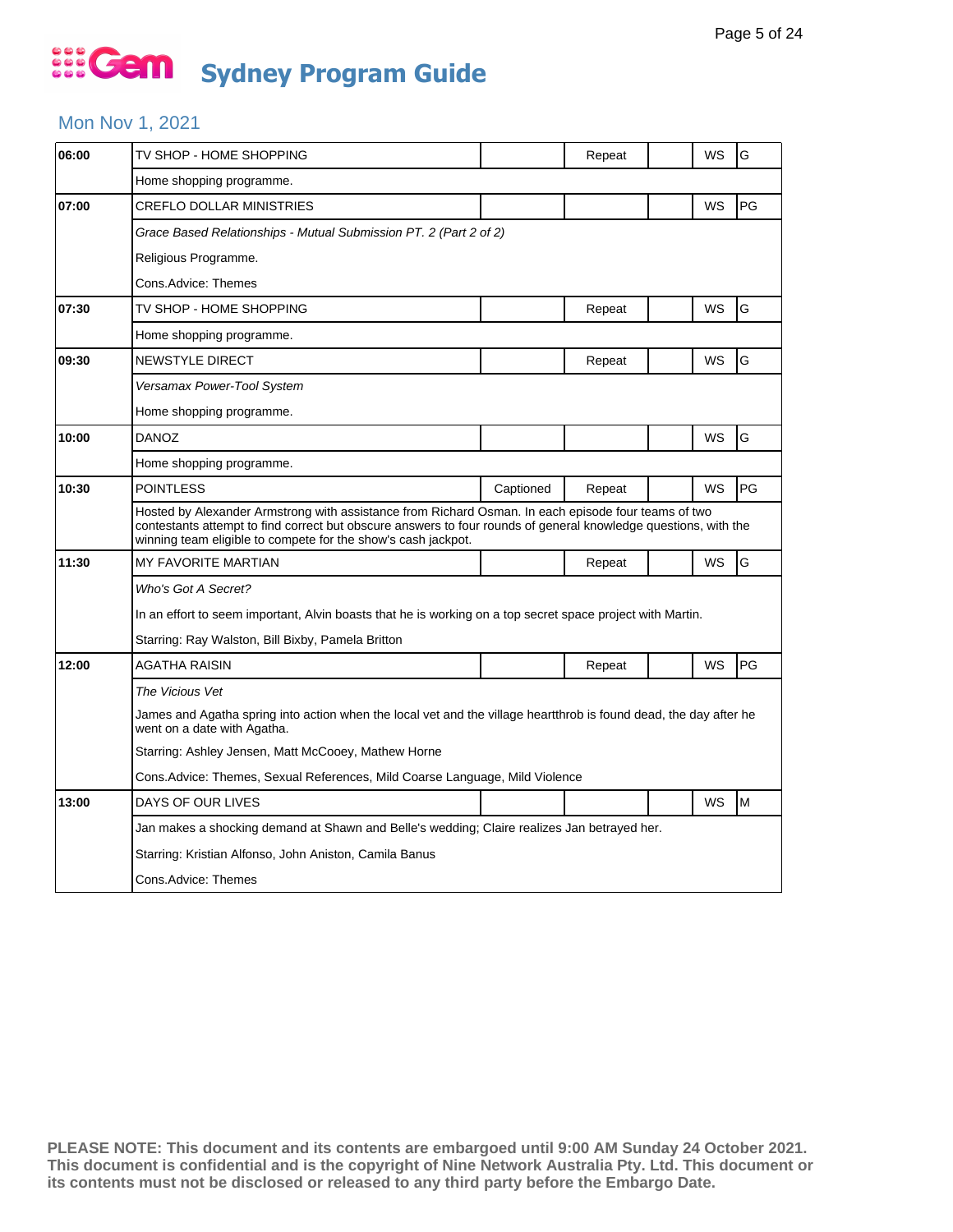#### Mon Nov 1, 2021

| 13:55 | THE YOUNG AND THE RESTLESS                                                                                                                                                                                                                                                    |           |        |  | WS        | <b>PG</b>  |  |  |  |
|-------|-------------------------------------------------------------------------------------------------------------------------------------------------------------------------------------------------------------------------------------------------------------------------------|-----------|--------|--|-----------|------------|--|--|--|
|       | Victor encourages Adam to make a fresh start. Victoria plays games. Chloe makes a bold move.                                                                                                                                                                                  |           |        |  |           |            |  |  |  |
|       | Starring: Eric Braeden, Sasha Calle, Sharon Case, Jason Canela                                                                                                                                                                                                                |           |        |  |           |            |  |  |  |
| 14:50 | ANTIQUES ROADSHOW                                                                                                                                                                                                                                                             | Captioned | Repeat |  | <b>WS</b> | IG         |  |  |  |
|       | The Royal Ballet School, Richmond 1 Part 2                                                                                                                                                                                                                                    |           |        |  |           |            |  |  |  |
|       | Fiona Bruce travels across various regions of the United Kingdom, appraising antiques brought in by the local<br>people. You'd be amazed at how much a seemingly inexpensive antique can be worth.                                                                            |           |        |  |           |            |  |  |  |
| 15:20 | <b>HOBSON'S CHOICE</b><br>1954                                                                                                                                                                                                                                                | Captioned | Repeat |  | WS        | <b>PG</b>  |  |  |  |
|       | <b>Hobson's Choice</b>                                                                                                                                                                                                                                                        |           |        |  |           |            |  |  |  |
|       | A selfish, overbearing owner of a boot shop in the 1890's who is used to being tended to by his three subservient<br>daughters is awakened when his eldest decides to take matters into her own hands.                                                                        |           |        |  |           |            |  |  |  |
|       | Starring: Charles Laughton, John Mills, Brenda De Banzie                                                                                                                                                                                                                      |           |        |  |           |            |  |  |  |
|       | Cons. Advice: Adult Themes                                                                                                                                                                                                                                                    |           |        |  |           |            |  |  |  |
| 17:30 | THE SECRET LIFE OF THE ZOO                                                                                                                                                                                                                                                    | Captioned | Repeat |  | <b>WS</b> | <b>IPG</b> |  |  |  |
|       | Sumatran tiger mum Kirana faces losing her two sons, Topan and Jaya, who are fully grown and being moved to<br>other zoos to start families of their own. Keepers are unsure how Kirana, and her remaining cub, daughter Kasarna,<br>will react to the departure of the boys. |           |        |  |           |            |  |  |  |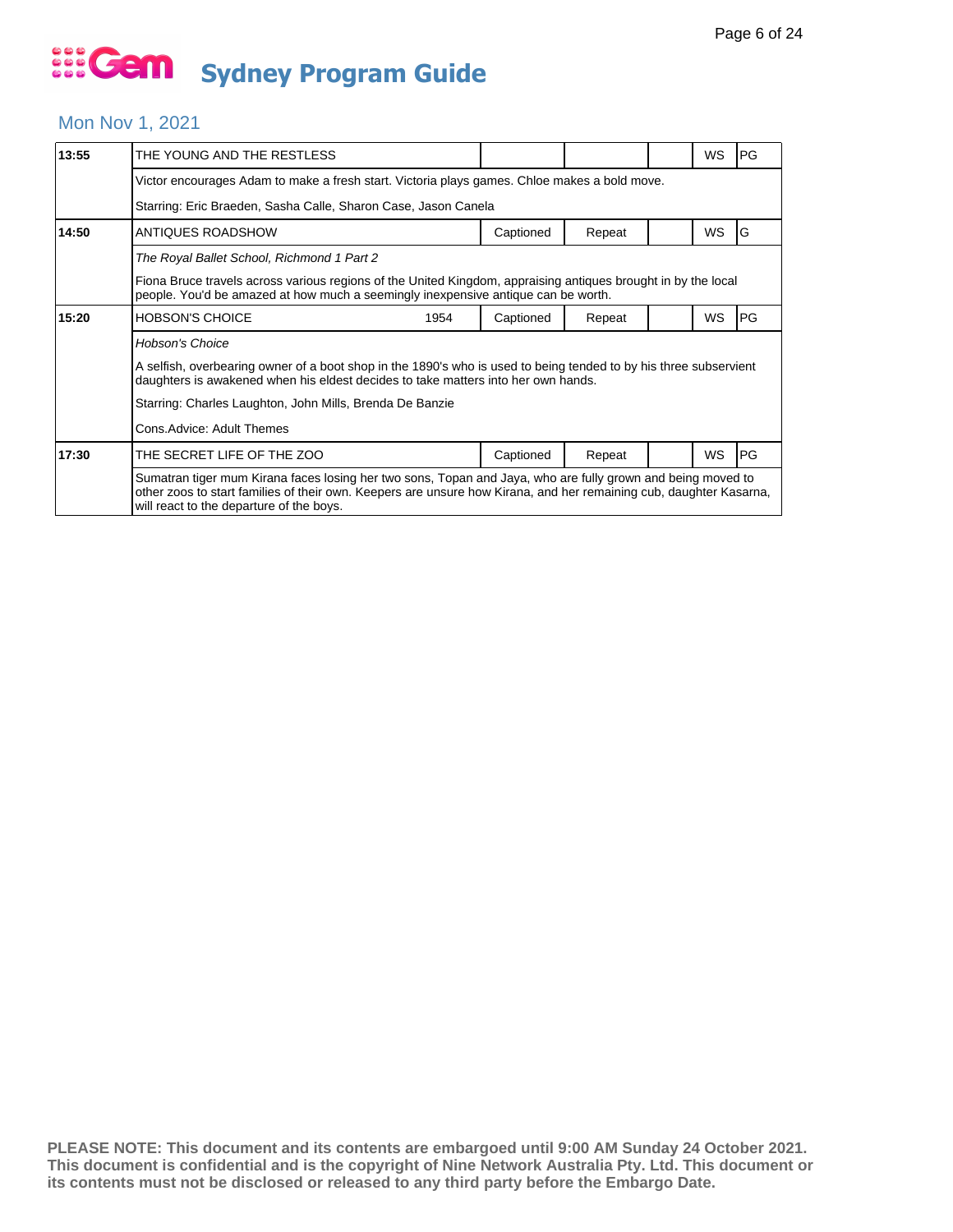### Mon Nov 1, 2021

| 18:30 | <b>ANTIQUES ROADSHOW</b>                                                                                                                                                                                                   | Captioned |        |  | WS | G         |  |  |  |
|-------|----------------------------------------------------------------------------------------------------------------------------------------------------------------------------------------------------------------------------|-----------|--------|--|----|-----------|--|--|--|
|       |                                                                                                                                                                                                                            |           | Repeat |  |    |           |  |  |  |
|       | Sainsbury Centre Norwich 1                                                                                                                                                                                                 |           |        |  |    |           |  |  |  |
|       | Fiona Bruce travels across various regions of the United Kingdom, appraising antiques brought in by the local<br>people. You'd be amazed at how much a seemingly inexpensive antique can be worth.                         |           |        |  |    |           |  |  |  |
| 19:30 | <b>POIROT</b>                                                                                                                                                                                                              |           | Repeat |  | WS | PG        |  |  |  |
|       | One, Two Buckle My Shoe Part 1                                                                                                                                                                                             |           |        |  |    |           |  |  |  |
|       | After Poirot pays a routine visit to his dentist, the doctor apparently shoots himself to death a short time later. Chief<br>Inspector Japp appropriately recruits the detective as both witness and consultant.           |           |        |  |    |           |  |  |  |
|       | Starring: David Suchet, Hugh Fraser, Philip Jackson                                                                                                                                                                        |           |        |  |    |           |  |  |  |
|       | Cons.Advice: Some Violence, Adult Themes                                                                                                                                                                                   |           |        |  |    |           |  |  |  |
| 20:40 | GOLDENEYE<br>1995                                                                                                                                                                                                          | Captioned | Repeat |  | WS | <b>PG</b> |  |  |  |
|       | Goldeneye                                                                                                                                                                                                                  |           |        |  |    |           |  |  |  |
|       | James Bond teams up with the lone survivor of a destroyed Russian research centre to stop the hijacking of a<br>nuclear space weapon. Things become complicated when a fellow agent, thought to be dead, becomes involved. |           |        |  |    |           |  |  |  |
|       | Starring: Pierce Brosnan, Sean Bean, Dame Judi Dench                                                                                                                                                                       |           |        |  |    |           |  |  |  |
|       | Cons.Advice: Strong Violence, Sexual References                                                                                                                                                                            |           |        |  |    |           |  |  |  |
| 23:20 | LAW & ORDER: CRIMINAL INTENT                                                                                                                                                                                               | Captioned |        |  | WS | lM.       |  |  |  |
|       | False-Hearted Judges                                                                                                                                                                                                       |           |        |  |    |           |  |  |  |
|       | Detectives Goren and Eames suspect that a vagabond father with child custody issues is using his teenage son to<br>help him kill judges and their families.                                                                |           |        |  |    |           |  |  |  |
|       | Starring: Kathryn Erbe, Vincent D'Onofrio, Jamey Sheridan                                                                                                                                                                  |           |        |  |    |           |  |  |  |
|       | Cons.Advice: Mature Themes, Some Violence                                                                                                                                                                                  |           |        |  |    |           |  |  |  |
| 00:20 | ANTIQUES ROADSHOW                                                                                                                                                                                                          | Captioned | Repeat |  | WS | G         |  |  |  |
|       | Sainsbury Centre Norwich 1 Part 1                                                                                                                                                                                          |           |        |  |    |           |  |  |  |
|       | Fiona Bruce travels across various regions of the United Kingdom, appraising antiques brought in by the local<br>people. You'd be amazed at how much a seemingly inexpensive antique can be worth.                         |           |        |  |    |           |  |  |  |
| 00:50 | GARDEN GURUS MOMENTS                                                                                                                                                                                                       | Captioned | Repeat |  | WS | G         |  |  |  |
|       | Soil Health                                                                                                                                                                                                                |           |        |  |    |           |  |  |  |
|       | The Garden Gurus team give you tips and tricks for gardening success, every season of year. From feeding your<br>lawn, to indoor plants and everything in between, Trev and the team have you covered.                     |           |        |  |    |           |  |  |  |
| 01:00 | TV SHOP - HOME SHOPPING                                                                                                                                                                                                    |           | Repeat |  | WS | G         |  |  |  |
|       | Home shopping programme.                                                                                                                                                                                                   |           |        |  |    |           |  |  |  |
| 01:30 | <b>GIDEON'S WAY</b>                                                                                                                                                                                                        |           | Repeat |  |    | PG        |  |  |  |
|       | The Housekeeper                                                                                                                                                                                                            |           |        |  |    |           |  |  |  |
|       | Gideon suspects a housekeeper named Martha Warren is responsible for a string of murders.                                                                                                                                  |           |        |  |    |           |  |  |  |
|       | Starring: John Gregson, Alexander Davion, Daphne Anderson                                                                                                                                                                  |           |        |  |    |           |  |  |  |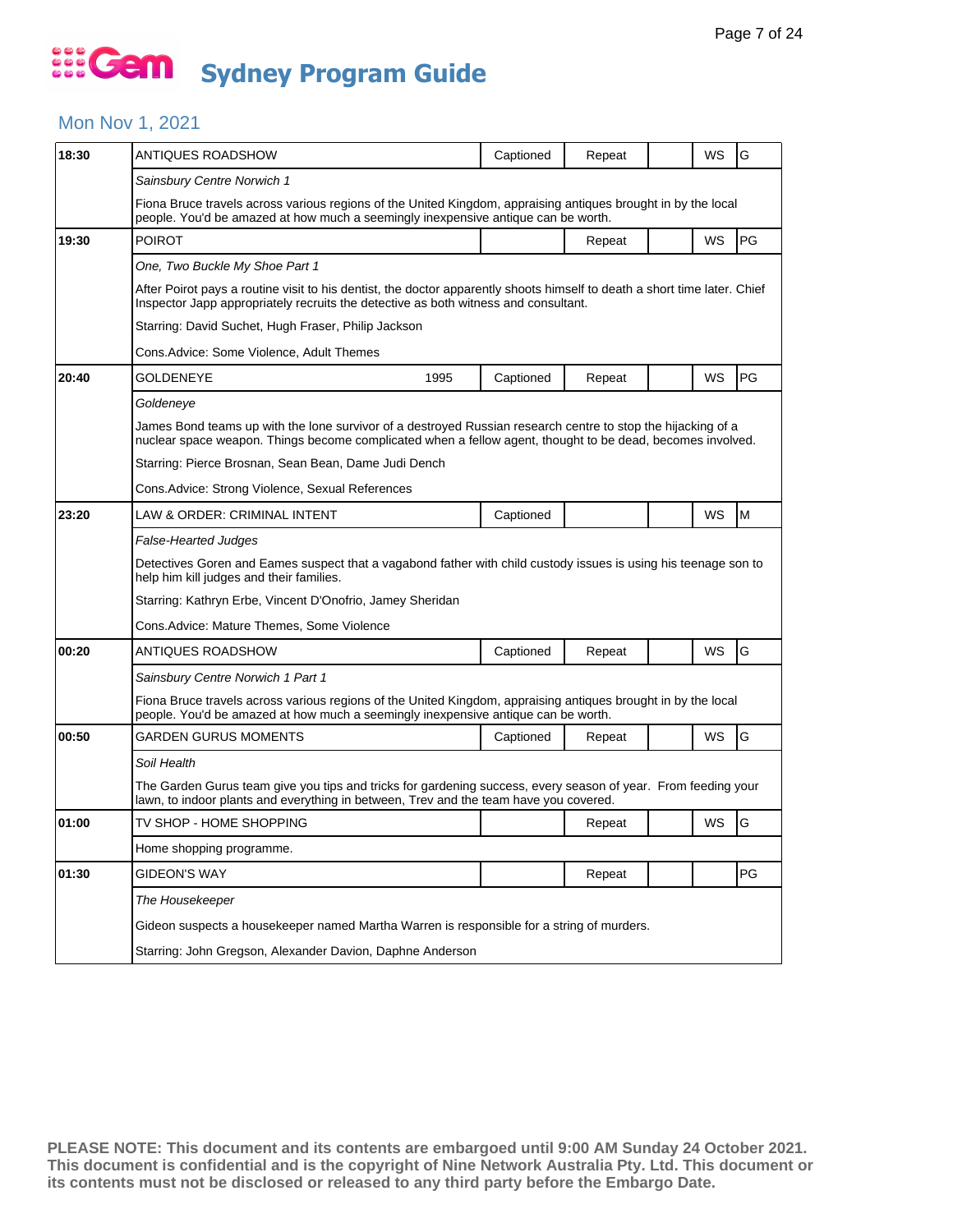#### Mon Nov 1, 2021

| 02:30 | TV SHOP - HOME SHOPPING                                                                                                                                                      |  | Repeat |  | WS | ١G   |  |
|-------|------------------------------------------------------------------------------------------------------------------------------------------------------------------------------|--|--------|--|----|------|--|
|       | Home shopping programme.                                                                                                                                                     |  |        |  |    |      |  |
| 04:30 | <b>JOYCE MEYER</b>                                                                                                                                                           |  |        |  | WS | IPG. |  |
|       | Wisdom for Everyday Living (Part 2 of 2)                                                                                                                                     |  |        |  |    |      |  |
|       | Joyce Meyer, one of the world's leading practical Bible teachers and New York Times best-selling author, shares<br>encouragement and advice to help people enjoy daily life. |  |        |  |    |      |  |
|       | Cons.Advice: Themes                                                                                                                                                          |  |        |  |    |      |  |
| 05:00 | TV SHOP - HOME SHOPPING                                                                                                                                                      |  | Repeat |  | WS | IG   |  |
|       | Home shopping programme.                                                                                                                                                     |  |        |  |    |      |  |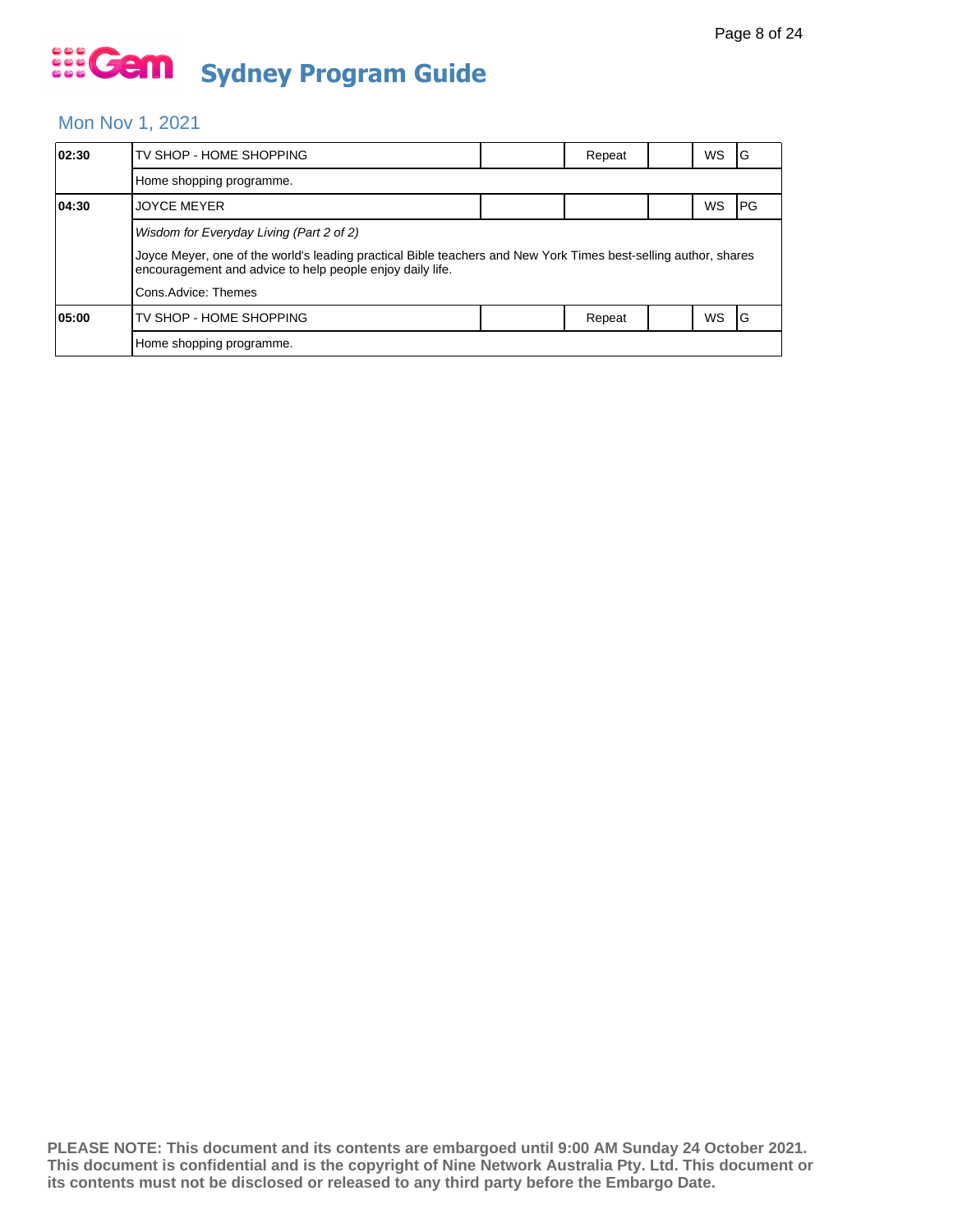### Tue Nov 2, 2021

| 06:00 | TV SHOP - HOME SHOPPING                                                                                                                                                                                                                                                                 |           | Repeat |  | WS | G  |  |  |
|-------|-----------------------------------------------------------------------------------------------------------------------------------------------------------------------------------------------------------------------------------------------------------------------------------------|-----------|--------|--|----|----|--|--|
|       | Home shopping programme.                                                                                                                                                                                                                                                                |           |        |  |    |    |  |  |
| 07:00 | <b>CREFLO DOLLAR MINISTRIES</b>                                                                                                                                                                                                                                                         |           |        |  | WS | PG |  |  |
|       | Overcoming the Regret of Fatherhood Failures (Part 1 of 2)                                                                                                                                                                                                                              |           |        |  |    |    |  |  |
|       | Religious Programme.                                                                                                                                                                                                                                                                    |           |        |  |    |    |  |  |
|       | Cons.Advice: Themes                                                                                                                                                                                                                                                                     |           |        |  |    |    |  |  |
| 07:30 | TV SHOP - HOME SHOPPING                                                                                                                                                                                                                                                                 |           | Repeat |  | WS | G  |  |  |
|       | Home shopping programme.                                                                                                                                                                                                                                                                |           |        |  |    |    |  |  |
| 09:30 | <b>NEWSTYLE DIRECT</b>                                                                                                                                                                                                                                                                  |           | Repeat |  | WS | G  |  |  |
|       | Pic Gold                                                                                                                                                                                                                                                                                |           |        |  |    |    |  |  |
|       | Home shopping programme.                                                                                                                                                                                                                                                                |           |        |  |    |    |  |  |
| 10:00 | <b>DANOZ</b>                                                                                                                                                                                                                                                                            |           |        |  | WS | G  |  |  |
|       | Home shopping programme.                                                                                                                                                                                                                                                                |           |        |  |    |    |  |  |
| 10:30 | <b>POINTLESS</b>                                                                                                                                                                                                                                                                        | Captioned | Repeat |  | WS | PG |  |  |
|       | Hosted by Alexander Armstrong with assistance from Richard Osman. In each episode four teams of two<br>contestants attempt to find correct but obscure answers to four rounds of general knowledge questions, with the<br>winning team eligible to compete for the show's cash jackpot. |           |        |  |    |    |  |  |
| 11:30 | <b>MY FAVORITE MARTIAN</b>                                                                                                                                                                                                                                                              |           | Repeat |  | WS | G  |  |  |
|       | Heir Today, Gone Tomorrow                                                                                                                                                                                                                                                               |           |        |  |    |    |  |  |
|       | To inherit, Tim goes back in time to add Martin to the family.                                                                                                                                                                                                                          |           |        |  |    |    |  |  |
|       | Starring: Ray Walston, Bill Bixby, Pamela Britton                                                                                                                                                                                                                                       |           |        |  |    |    |  |  |
| 12:00 | <b>POIROT</b>                                                                                                                                                                                                                                                                           |           | Repeat |  | WS | PG |  |  |
|       | One, Two Buckle My Shoe Part 1                                                                                                                                                                                                                                                          |           |        |  |    |    |  |  |
|       | After Poirot pays a routine visit to his dentist, the doctor apparently shoots himself to death a short time later. Chief<br>Inspector Japp appropriately recruits the detective as both witness and consultant.                                                                        |           |        |  |    |    |  |  |
|       | Starring: David Suchet, Hugh Fraser, Philip Jackson                                                                                                                                                                                                                                     |           |        |  |    |    |  |  |
|       | Cons.Advice: Some Violence, Adult Themes                                                                                                                                                                                                                                                |           |        |  |    |    |  |  |
| 13:10 | DAYS OF OUR LIVES                                                                                                                                                                                                                                                                       |           |        |  | WS | PG |  |  |
|       | John attacks Jan; Charlie comforts distraught Claire; Philip finds a surprise in his bedroom.                                                                                                                                                                                           |           |        |  |    |    |  |  |
|       | Starring: Kristian Alfonso, John Aniston, Camila Banus                                                                                                                                                                                                                                  |           |        |  |    |    |  |  |
|       | Cons.Advice: Some Violence, Themes                                                                                                                                                                                                                                                      |           |        |  |    |    |  |  |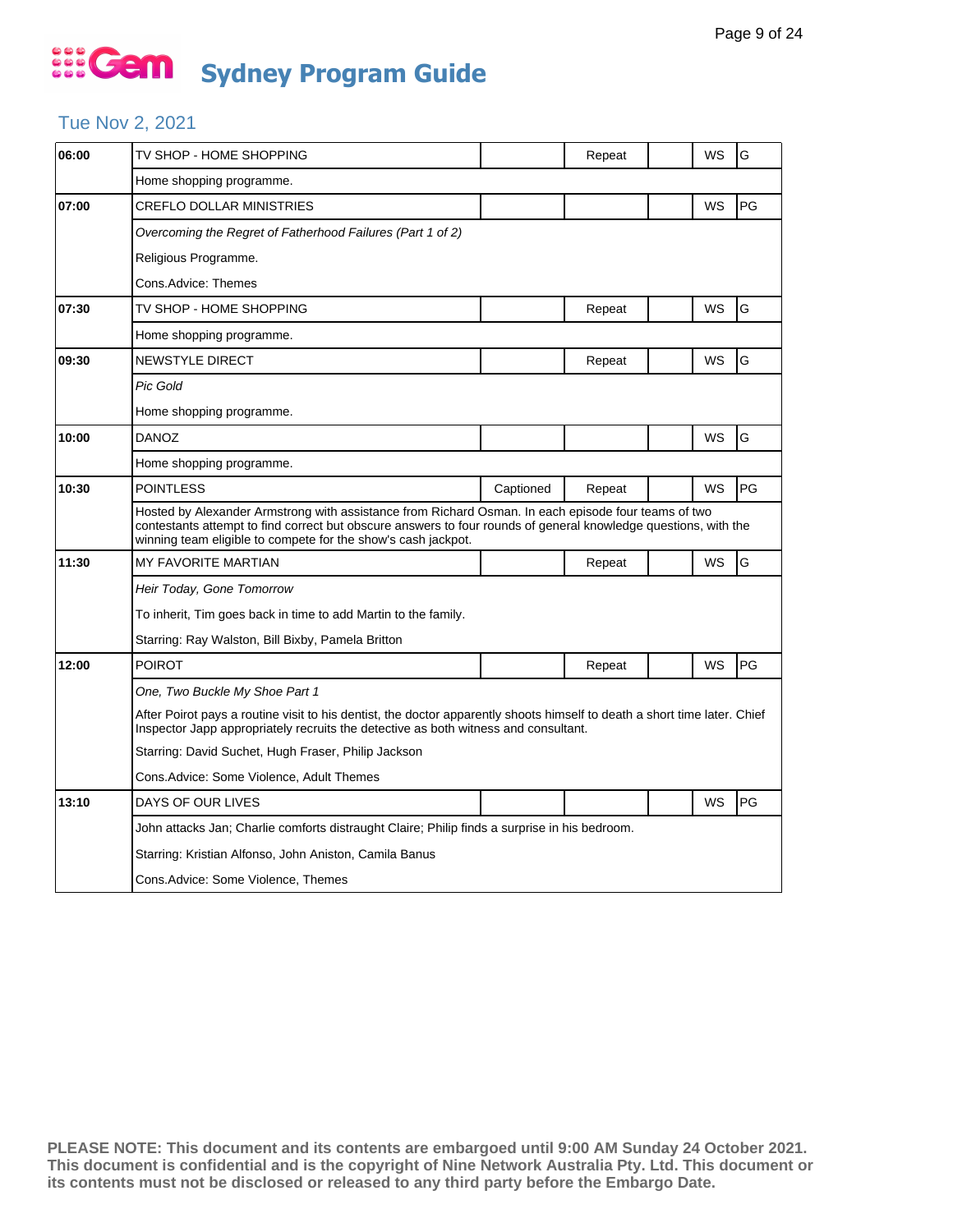#### Tue Nov 2, 2021

| 14:05 | THE YOUNG AND THE RESTLESS                                                                                                                                                                                                                                 |           |        |  | <b>WS</b> | l PG      |  |  |  |  |
|-------|------------------------------------------------------------------------------------------------------------------------------------------------------------------------------------------------------------------------------------------------------------|-----------|--------|--|-----------|-----------|--|--|--|--|
|       | Jack and Phyllis make a pact. Sharon makes a decision about her marriage. Kyle's world is turned upside down.                                                                                                                                              |           |        |  |           |           |  |  |  |  |
|       | Starring: Eric Braeden, Sasha Calle, Sharon Case, Jason Canela                                                                                                                                                                                             |           |        |  |           |           |  |  |  |  |
| 15:00 | <b>GARDEN GURUS MOMENTS</b>                                                                                                                                                                                                                                | Captioned | Repeat |  | WS        | G         |  |  |  |  |
|       | Season Garden Care Facts                                                                                                                                                                                                                                   |           |        |  |           |           |  |  |  |  |
|       | The Garden Gurus team give you tips and tricks for gardening success, every season of year. From feeding your<br>lawn, to indoor plants and everything in between, Trev and the team have you covered.                                                     |           |        |  |           |           |  |  |  |  |
| 15:15 | THE RAGING MOON<br>1970                                                                                                                                                                                                                                    |           | Repeat |  | <b>WS</b> | PG        |  |  |  |  |
|       | The Raging Moon                                                                                                                                                                                                                                            |           |        |  |           |           |  |  |  |  |
|       | Bruce Pritchard's life is changed forever when he is stricken with polio and confined to a wheelchair at the age of 24.<br>He is sent to a home where he meets and falls in love with Jill, a fiery young woman and together they share a<br>special bond. |           |        |  |           |           |  |  |  |  |
|       | Starring: Malcolm McDowell, Nanette Newman, Bernard Lee                                                                                                                                                                                                    |           |        |  |           |           |  |  |  |  |
|       | Cons. Advice: Adult Themes                                                                                                                                                                                                                                 |           |        |  |           |           |  |  |  |  |
| 17:30 | THE SECRET LIFE OF THE ZOO                                                                                                                                                                                                                                 | Captioned | Repeat |  | WS        | <b>PG</b> |  |  |  |  |
|       | There's an escape at Chester Zoo in this episode. The Sumatran orangutans have been getting used to new<br>quarters, when keepers see from CCTV that Subis, Tuti, Siska and Indah have gone missing.                                                       |           |        |  |           |           |  |  |  |  |
|       | Cons.Advice: Themes                                                                                                                                                                                                                                        |           |        |  |           |           |  |  |  |  |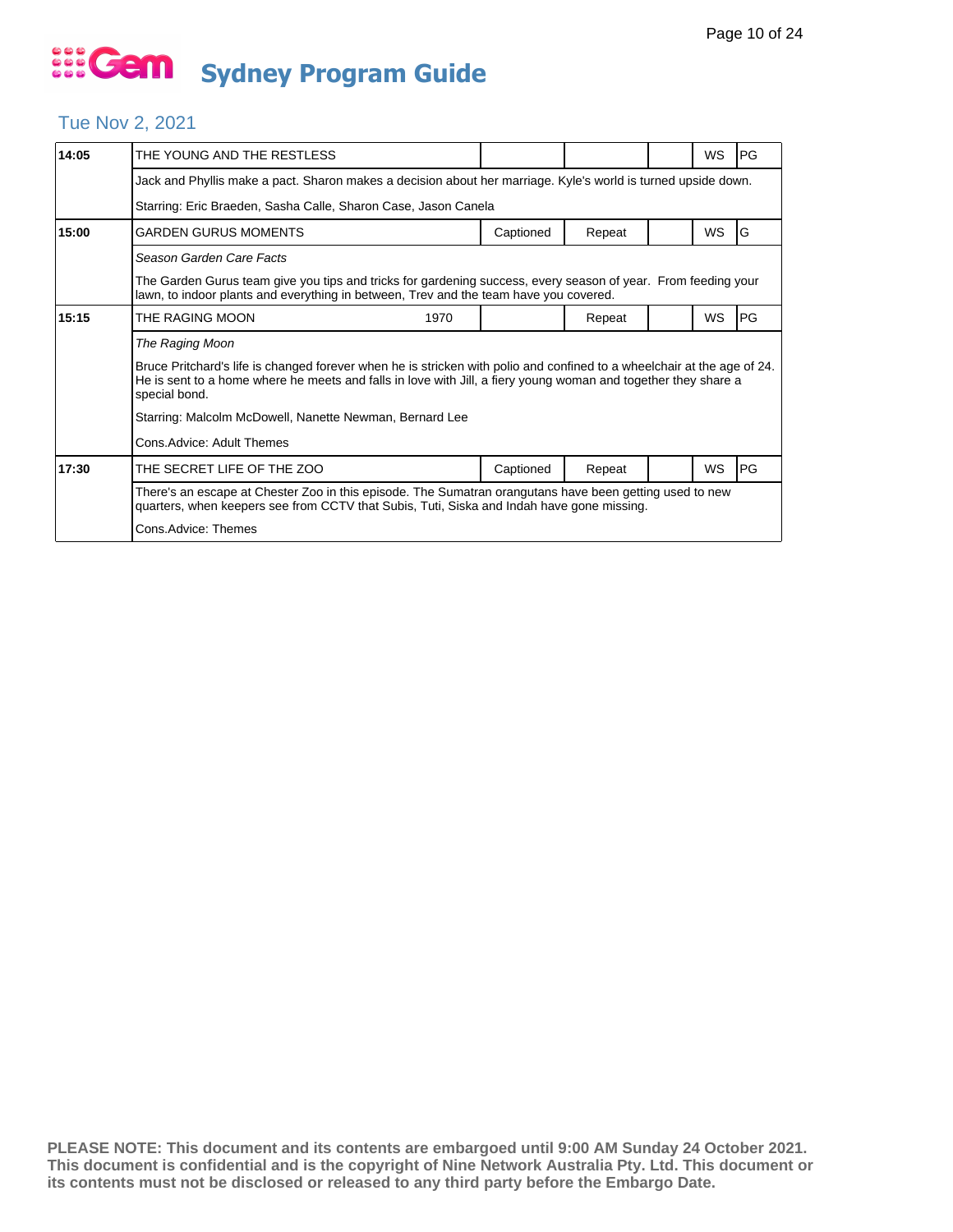### Tue Nov 2, 2021

| 18:30 | ANTIQUES ROADSHOW                                                                                                                                                                                  | Captioned                                                                | Repeat |  | WS        | G  |  |  |  |
|-------|----------------------------------------------------------------------------------------------------------------------------------------------------------------------------------------------------|--------------------------------------------------------------------------|--------|--|-----------|----|--|--|--|
|       | Exeter Cathedral 1                                                                                                                                                                                 |                                                                          |        |  |           |    |  |  |  |
|       | Fiona Bruce travels across various regions of the United Kingdom, appraising antiques brought in by the local<br>people. You'd be amazed at how much a seemingly inexpensive antique can be worth. |                                                                          |        |  |           |    |  |  |  |
| 19:30 | <b>NEW TRICKS</b>                                                                                                                                                                                  |                                                                          | Repeat |  | WS        | M  |  |  |  |
|       | Queen and Country                                                                                                                                                                                  |                                                                          |        |  |           |    |  |  |  |
|       | When UCOS reinvestigate the suspected suicide of a young diplomat, DS Sandra Pullman breaks the rules in order<br>to explore a possible cover-up at the Foreign Office.                            |                                                                          |        |  |           |    |  |  |  |
|       | Starring: Alun Armstrong, James Bolam, Larry Lamb                                                                                                                                                  |                                                                          |        |  |           |    |  |  |  |
|       | Cons.Advice: Mature Themes, Some Violence, Some Coarse Language                                                                                                                                    |                                                                          |        |  |           |    |  |  |  |
| 20:40 | TOMORROW NEVER DIES<br>1997                                                                                                                                                                        | Captioned                                                                | Repeat |  | WS        | M  |  |  |  |
|       | <b>Tomorrow Never Dies</b>                                                                                                                                                                         |                                                                          |        |  |           |    |  |  |  |
|       | James Bond heads to stop a media mogul's plan to induce war between China and the UK in order to obtain<br>exclusive global media coverage.                                                        |                                                                          |        |  |           |    |  |  |  |
|       |                                                                                                                                                                                                    | Starring: Pierce Brosnan, Jonathan Pryce, Michelle Yeoh, Dame Judi Dench |        |  |           |    |  |  |  |
|       | Cons.Advice: Some Violence, Sexual References                                                                                                                                                      |                                                                          |        |  |           |    |  |  |  |
| 23:05 | THE EQUALIZER                                                                                                                                                                                      |                                                                          |        |  | WS        | M  |  |  |  |
|       | The Equalizer                                                                                                                                                                                      |                                                                          |        |  |           |    |  |  |  |
|       | A retired Intelligence Agent turned private detective helps various threatened clients to equalize the odds.                                                                                       |                                                                          |        |  |           |    |  |  |  |
|       | Cons.Advice: Some Violence, Mature Themes, Drug References                                                                                                                                         |                                                                          |        |  |           |    |  |  |  |
| 00:00 | ANTIQUES ROADSHOW                                                                                                                                                                                  | Captioned                                                                | Repeat |  | WS        | G  |  |  |  |
|       | Exeter Cathedral 1 Part 1                                                                                                                                                                          |                                                                          |        |  |           |    |  |  |  |
|       | Fiona Bruce travels across various regions of the United Kingdom, appraising antiques brought in by the local<br>people. You'd be amazed at how much a seemingly inexpensive antique can be worth. |                                                                          |        |  |           |    |  |  |  |
| 00:30 | <b>MY FAVORITE MARTIAN</b>                                                                                                                                                                         |                                                                          | Repeat |  | <b>WS</b> | G  |  |  |  |
|       | Heir Today, Gone Tomorrow                                                                                                                                                                          |                                                                          |        |  |           |    |  |  |  |
|       | To inherit, Tim goes back in time to add Martin to the family.                                                                                                                                     |                                                                          |        |  |           |    |  |  |  |
|       | Starring: Ray Walston, Bill Bixby, Pamela Britton                                                                                                                                                  |                                                                          |        |  |           |    |  |  |  |
| 01:00 | TV SHOP - HOME SHOPPING                                                                                                                                                                            |                                                                          | Repeat |  | WS        | G  |  |  |  |
|       | Home shopping programme.                                                                                                                                                                           |                                                                          |        |  |           |    |  |  |  |
| 04:30 | <b>JOYCE MEYER</b>                                                                                                                                                                                 |                                                                          |        |  | WS        | PG |  |  |  |
|       | Run Your Race to Win                                                                                                                                                                               |                                                                          |        |  |           |    |  |  |  |
|       | Joyce Meyer, one of the world's leading practical Bible teachers and New York Times best-selling author, shares<br>encouragement and advice to help people enjoy daily life.                       |                                                                          |        |  |           |    |  |  |  |
|       | Cons.Advice: Themes                                                                                                                                                                                |                                                                          |        |  |           |    |  |  |  |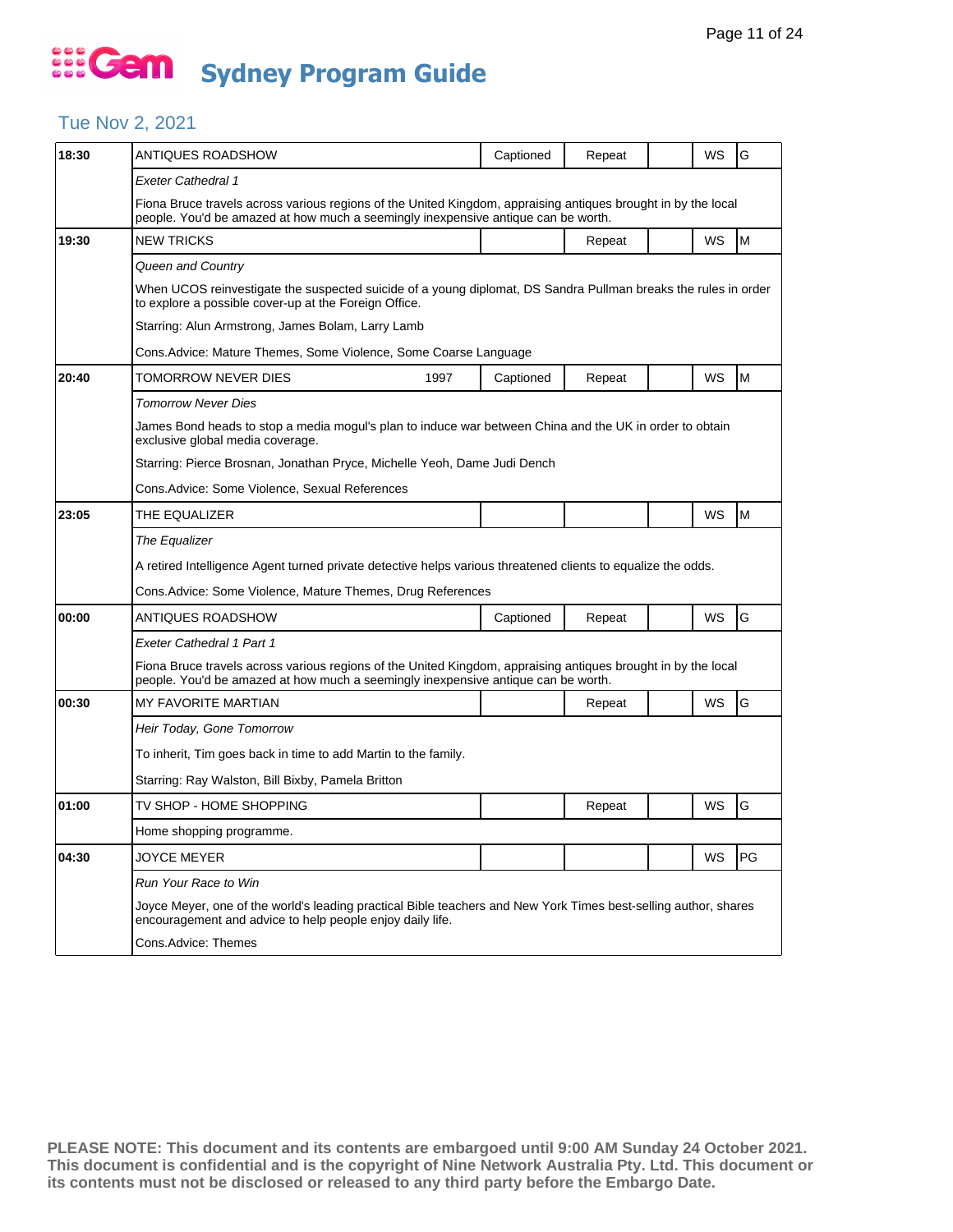### Tue Nov 2, 2021

| 05:00 | SHOPPING<br>HOME<br>SНC<br>⊣ו       | ≺epeat | WS | c |
|-------|-------------------------------------|--------|----|---|
|       | j programme.<br>shopping<br>. Home: |        |    |   |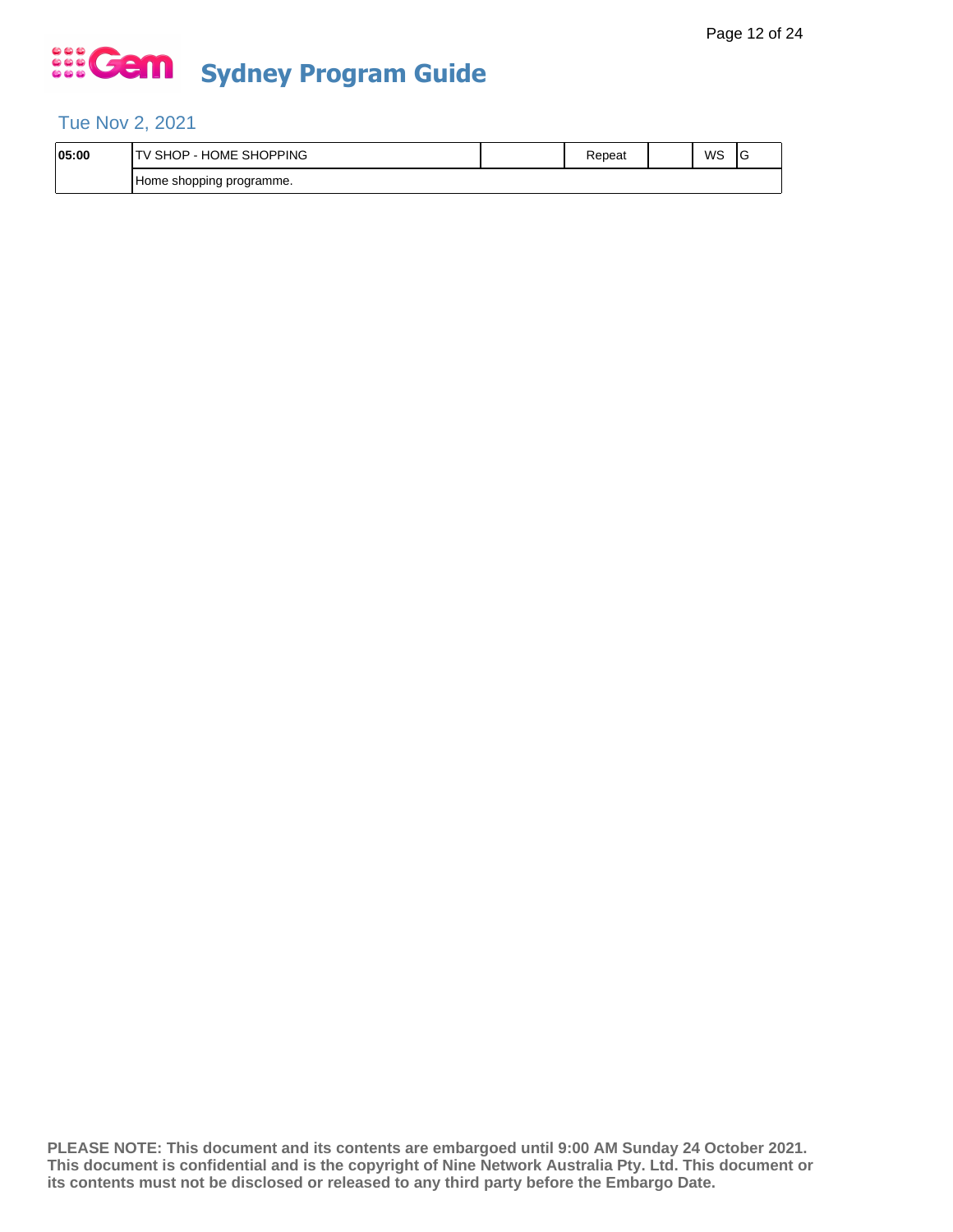### ... Gem **Sydney Program Guide**

### Wed Nov 3, 2021

| 06:00 | TV SHOP - HOME SHOPPING                                                                                                                                                                                                                                                                 |                                                                                                           | Repeat |  | WS | G         |  |  |  |
|-------|-----------------------------------------------------------------------------------------------------------------------------------------------------------------------------------------------------------------------------------------------------------------------------------------|-----------------------------------------------------------------------------------------------------------|--------|--|----|-----------|--|--|--|
|       | Home shopping programme.                                                                                                                                                                                                                                                                |                                                                                                           |        |  |    |           |  |  |  |
| 07:00 | <b>CREFLO DOLLAR MINISTRIES</b>                                                                                                                                                                                                                                                         |                                                                                                           |        |  | WS | <b>PG</b> |  |  |  |
|       | Overcoming the Regret of Fatherhood Failures (Part 2 of 2)                                                                                                                                                                                                                              |                                                                                                           |        |  |    |           |  |  |  |
|       | Religious Programme.                                                                                                                                                                                                                                                                    |                                                                                                           |        |  |    |           |  |  |  |
|       | Cons.Advice: Themes                                                                                                                                                                                                                                                                     |                                                                                                           |        |  |    |           |  |  |  |
| 07:30 | TV SHOP - HOME SHOPPING                                                                                                                                                                                                                                                                 |                                                                                                           | Repeat |  | WS | G         |  |  |  |
|       | Home shopping programme.                                                                                                                                                                                                                                                                |                                                                                                           |        |  |    |           |  |  |  |
| 10:30 | <b>POINTLESS</b>                                                                                                                                                                                                                                                                        | Captioned                                                                                                 | Repeat |  | WS | PG        |  |  |  |
|       | Hosted by Alexander Armstrong with assistance from Richard Osman. In each episode four teams of two<br>contestants attempt to find correct but obscure answers to four rounds of general knowledge questions, with the<br>winning team eligible to compete for the show's cash jackpot. |                                                                                                           |        |  |    |           |  |  |  |
| 11:30 | <b>MY FAVORITE MARTIAN</b>                                                                                                                                                                                                                                                              |                                                                                                           | Repeat |  | WS | G         |  |  |  |
|       | Martin's Revoltin' Development                                                                                                                                                                                                                                                          |                                                                                                           |        |  |    |           |  |  |  |
|       | Martin helps a photographer.                                                                                                                                                                                                                                                            |                                                                                                           |        |  |    |           |  |  |  |
|       | Starring: Ray Walston, Bill Bixby, Pamela Britton                                                                                                                                                                                                                                       |                                                                                                           |        |  |    |           |  |  |  |
| 12:00 | <b>NEW TRICKS</b>                                                                                                                                                                                                                                                                       |                                                                                                           | Repeat |  | WS | M         |  |  |  |
|       | Queen and Country                                                                                                                                                                                                                                                                       |                                                                                                           |        |  |    |           |  |  |  |
|       | When UCOS reinvestigate the suspected suicide of a young diplomat, DS Sandra Pullman breaks the rules in order<br>to explore a possible cover-up at the Foreign Office.                                                                                                                 |                                                                                                           |        |  |    |           |  |  |  |
|       | Starring: Alun Armstrong, James Bolam, Larry Lamb                                                                                                                                                                                                                                       |                                                                                                           |        |  |    |           |  |  |  |
|       | Cons.Advice: Mature Themes, Some Violence, Some Coarse Language                                                                                                                                                                                                                         |                                                                                                           |        |  |    |           |  |  |  |
| 13:10 | DAYS OF OUR LIVES                                                                                                                                                                                                                                                                       |                                                                                                           |        |  | WS | M         |  |  |  |
|       | The Hortons gather to celebrate Thanksgiving; Abigail and JJ rally around Jennifer.                                                                                                                                                                                                     |                                                                                                           |        |  |    |           |  |  |  |
|       | Starring: Kristian Alfonso, John Aniston, Camila Banus                                                                                                                                                                                                                                  |                                                                                                           |        |  |    |           |  |  |  |
|       | Cons.Advice: Themes                                                                                                                                                                                                                                                                     |                                                                                                           |        |  |    |           |  |  |  |
| 14:05 | THE YOUNG AND THE RESTLESS                                                                                                                                                                                                                                                              |                                                                                                           |        |  | WS | PG        |  |  |  |
|       | keeps a secret from Nick.                                                                                                                                                                                                                                                               | An unexpected guest crashes Summer and Kyle's engagement party. Chloe gives Adam a reality check. Phyllis |        |  |    |           |  |  |  |
|       | Starring: Eric Braeden, Sasha Calle, Sharon Case, Jason Canela                                                                                                                                                                                                                          |                                                                                                           |        |  |    |           |  |  |  |
| 15:00 | <b>GARDEN GURUS MOMENTS</b>                                                                                                                                                                                                                                                             | Captioned                                                                                                 | Repeat |  | WS | G         |  |  |  |
|       | <b>Custard Apple</b>                                                                                                                                                                                                                                                                    |                                                                                                           |        |  |    |           |  |  |  |
|       | The Garden Gurus team give you tips and tricks for gardening success, every season of year. From feeding your<br>lawn, to indoor plants and everything in between, Trev and the team have you covered.                                                                                  |                                                                                                           |        |  |    |           |  |  |  |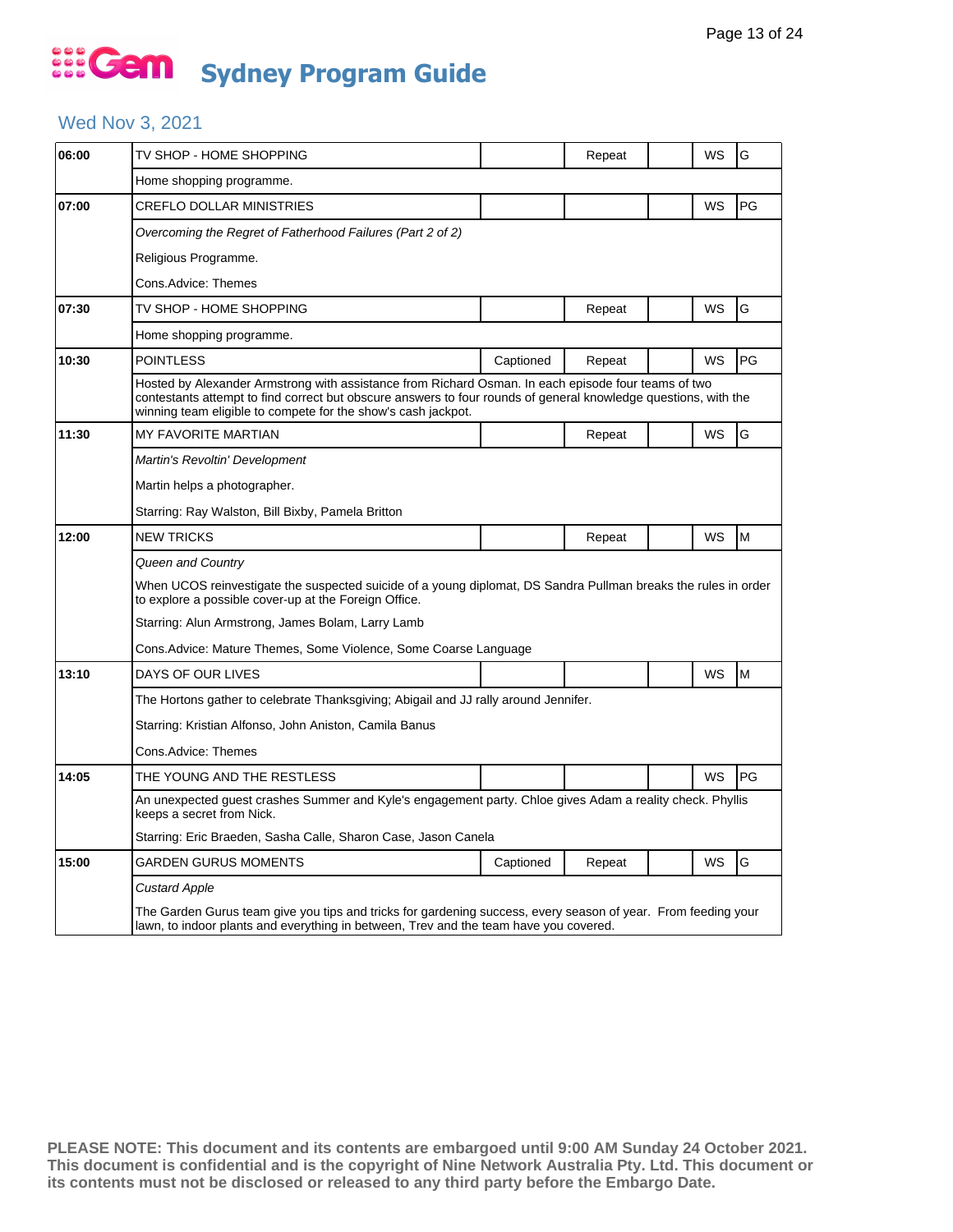### Wed Nov 3, 2021

| 15:05 | ODETTE                                                                                                                                                                                                                                                                                                                                                   | 1951 | Captioned | Repeat |  | WS | I PG |  |  |  |
|-------|----------------------------------------------------------------------------------------------------------------------------------------------------------------------------------------------------------------------------------------------------------------------------------------------------------------------------------------------------------|------|-----------|--------|--|----|------|--|--|--|
|       | Odette                                                                                                                                                                                                                                                                                                                                                   |      |           |        |  |    |      |  |  |  |
|       | In 1942 Britain is at war with Germany. Odette Marie Celine Churchill is recruited as a secret agent and sent to<br>France to join the Resistance movement, where she falls in love with Raoul. However, their courage and love is<br>tested when they are captured by the enemy and imprisoned.<br>Starring: Anna Neagle, Trevor Howard, Marjoe Gortner |      |           |        |  |    |      |  |  |  |
|       | Cons. Advice: Some Violence                                                                                                                                                                                                                                                                                                                              |      |           |        |  |    |      |  |  |  |
| 17:30 | THE SECRET LIFE OF THE ZOO                                                                                                                                                                                                                                                                                                                               |      | Captioned | Repeat |  | WS | I PG |  |  |  |
|       | With Christmas approaching, the keepers at Chester hope to include the animals in the festivities, but some of the<br>animals aren't getting into the Christmas spirit.                                                                                                                                                                                  |      |           |        |  |    |      |  |  |  |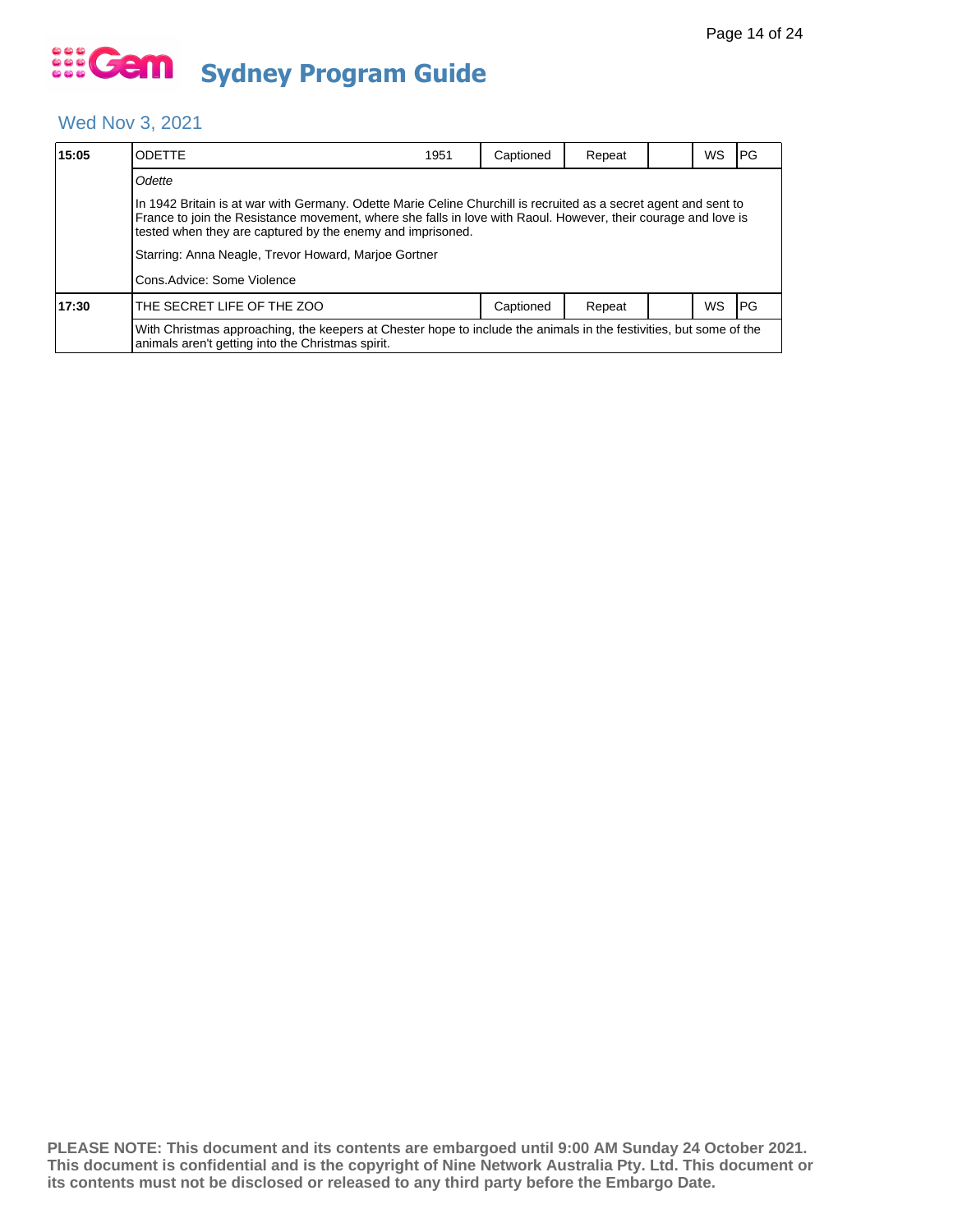### Wed Nov 3, 2021

| 18:30 | ANTIQUES ROADSHOW                                                                                                                                                                                                         |                                                           | Captioned | Repeat |  | WS | G  |  |  |
|-------|---------------------------------------------------------------------------------------------------------------------------------------------------------------------------------------------------------------------------|-----------------------------------------------------------|-----------|--------|--|----|----|--|--|
|       | Scone Palace 1                                                                                                                                                                                                            |                                                           |           |        |  |    |    |  |  |
|       | Fiona Bruce travels across various regions of the United Kingdom, appraising antiques brought in by the local<br>people. You'd be amazed at how much a seemingly inexpensive antique can be worth.                        |                                                           |           |        |  |    |    |  |  |
| 19:30 | AS TIME GOES BY                                                                                                                                                                                                           |                                                           |           | Repeat |  | WS | G  |  |  |
|       | Lionel's proposal to Jean has been accepted, but Judy is now barely on speaking terms with Alistair. Meanwhile,<br>Stephen's plans for a surprise anniversary party for Penny go hopelessly wrong.                        |                                                           |           |        |  |    |    |  |  |
|       | Starring: Geoffrey Palmer, Moira Brooker, Dame Judi Dench, Philip Bretherton                                                                                                                                              |                                                           |           |        |  |    |    |  |  |
| 20:40 | THE WORLD IS NOT ENOUGH                                                                                                                                                                                                   | 1999                                                      | Captioned | Repeat |  | WS | M  |  |  |
|       | The World Is Not Enough                                                                                                                                                                                                   |                                                           |           |        |  |    |    |  |  |
|       | James Bond is back. When an oil tycoon is murdered in MI6, Bond is sent to protect his daughter. The assassin<br>however is an international terrorist who can't feel pain and harbours a vendetta against all of Europe. |                                                           |           |        |  |    |    |  |  |
|       | Starring: Pierce Brosnan, Dame Judi Dench, Denise Richards                                                                                                                                                                |                                                           |           |        |  |    |    |  |  |
|       | Cons.Advice: Some Violence                                                                                                                                                                                                |                                                           |           |        |  |    |    |  |  |
| 23:15 | <b>HOUSE</b>                                                                                                                                                                                                              |                                                           | Captioned | Repeat |  | WS | M  |  |  |
|       | Occam's Razor                                                                                                                                                                                                             |                                                           |           |        |  |    |    |  |  |
|       | A collegian collapses after raucous sex with his girlfriend, and Dr. House and his team scramble to figure out why as<br>the student's condition worsens.                                                                 |                                                           |           |        |  |    |    |  |  |
|       | Starring: Hugh Laurie, Omar Epps, Robert Sean Leonard                                                                                                                                                                     |                                                           |           |        |  |    |    |  |  |
|       | Cons.Advice: Mature Themes, Medical Procedures, Drug References, Sexual References                                                                                                                                        |                                                           |           |        |  |    |    |  |  |
| 00:10 | ANTIQUES ROADSHOW                                                                                                                                                                                                         |                                                           | Captioned | Repeat |  | WS | G  |  |  |
|       | Scone Palace 1 Part 1                                                                                                                                                                                                     |                                                           |           |        |  |    |    |  |  |
|       | Fiona Bruce travels across various regions of the United Kingdom, appraising antiques brought in by the local<br>people. You'd be amazed at how much a seemingly inexpensive antique can be worth.                        |                                                           |           |        |  |    |    |  |  |
| 00:35 | <b>MY FAVORITE MARTIAN</b>                                                                                                                                                                                                |                                                           |           | Repeat |  | WS | G  |  |  |
|       | Martin's Revoltin' Development                                                                                                                                                                                            |                                                           |           |        |  |    |    |  |  |
|       | Martin helps a photographer.                                                                                                                                                                                              |                                                           |           |        |  |    |    |  |  |
|       | Starring: Ray Walston, Bill Bixby, Pamela Britton                                                                                                                                                                         |                                                           |           |        |  |    |    |  |  |
| 01:00 | TV SHOP - HOME SHOPPING                                                                                                                                                                                                   |                                                           |           | Repeat |  | WS | G  |  |  |
|       | Home shopping programme.                                                                                                                                                                                                  |                                                           |           |        |  |    |    |  |  |
| 01:30 | <b>DANGERMAN</b>                                                                                                                                                                                                          |                                                           |           | Repeat |  | WS | PG |  |  |
|       | Sting In The Tail                                                                                                                                                                                                         |                                                           |           |        |  |    |    |  |  |
|       | Patrick McGoohan stars as a private investigator involved in espionage work in various countries.                                                                                                                         |                                                           |           |        |  |    |    |  |  |
|       |                                                                                                                                                                                                                           | Starring: Patrick McGoohan, Richard Wattis, Lionel Murton |           |        |  |    |    |  |  |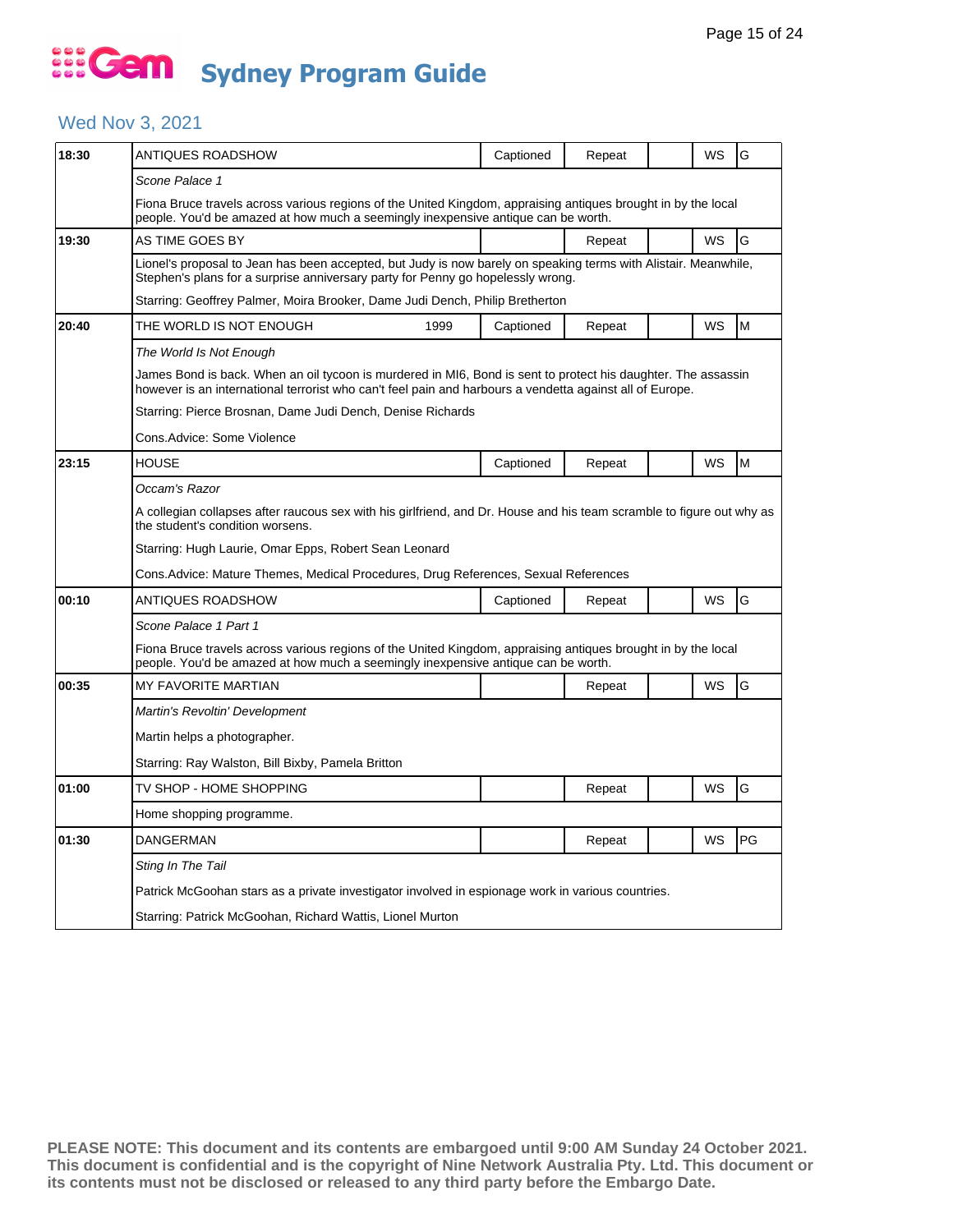### Wed Nov 3, 2021

| 02:30 | TV SHOP - HOME SHOPPING                                                                                                                                                      |  | Repeat |  | WS        | ١G   |  |  |  |
|-------|------------------------------------------------------------------------------------------------------------------------------------------------------------------------------|--|--------|--|-----------|------|--|--|--|
|       | Home shopping programme.                                                                                                                                                     |  |        |  |           |      |  |  |  |
| 04:30 | <b>JOYCE MEYER</b>                                                                                                                                                           |  |        |  | WS        | IPG. |  |  |  |
|       | Facing Fear and Finding Freedom (Part 1 of 2)                                                                                                                                |  |        |  |           |      |  |  |  |
|       | Joyce Meyer, one of the world's leading practical Bible teachers and New York Times best-selling author, shares<br>encouragement and advice to help people enjoy daily life. |  |        |  |           |      |  |  |  |
|       | Cons.Advice: Themes                                                                                                                                                          |  |        |  |           |      |  |  |  |
| 05:00 | TV SHOP - HOME SHOPPING                                                                                                                                                      |  | Repeat |  | <b>WS</b> | 1G   |  |  |  |
|       | Home shopping programme.                                                                                                                                                     |  |        |  |           |      |  |  |  |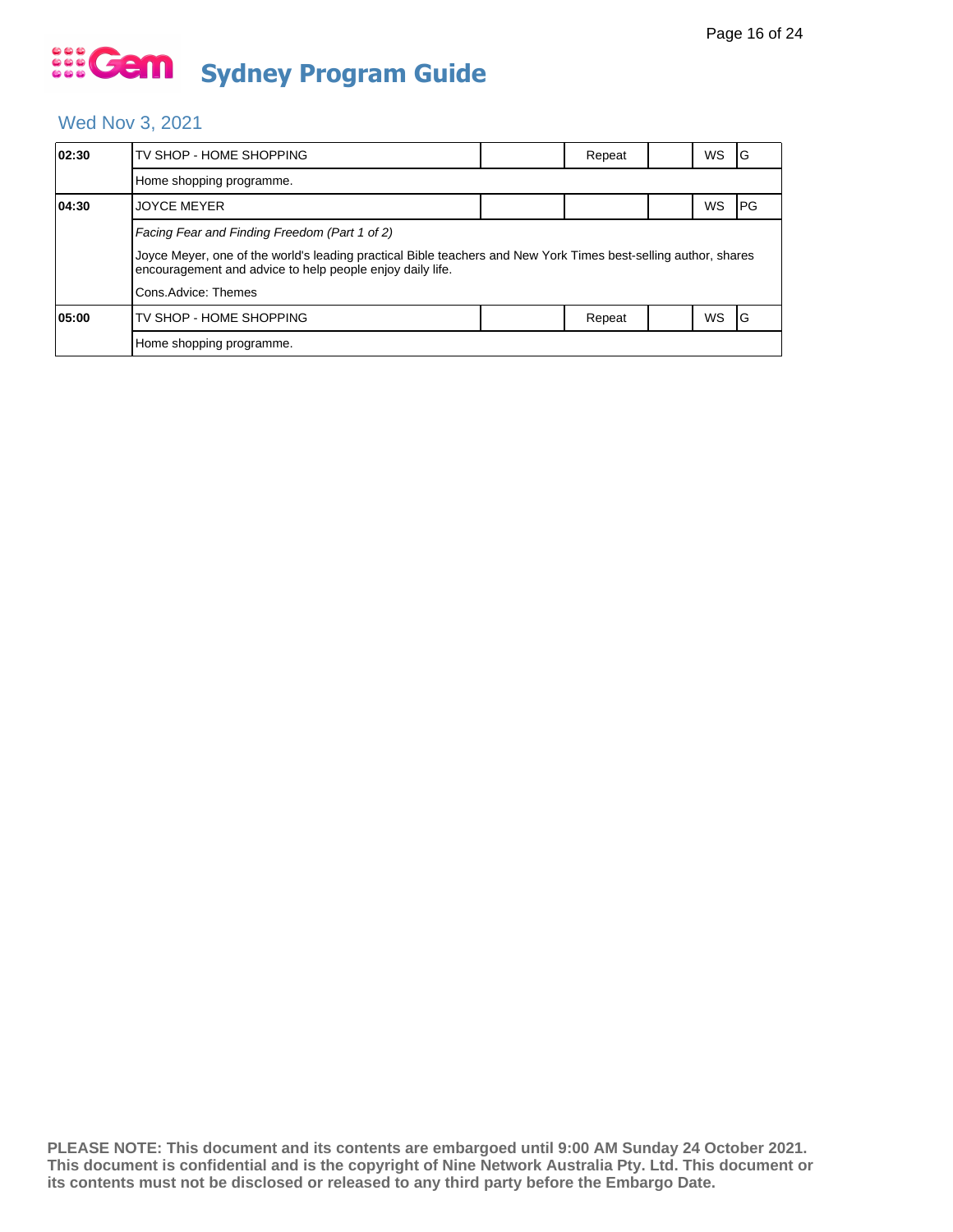#### Thu Nov 4, 2021

| 06:00 | TV SHOP - HOME SHOPPING                                                                                                                                                                                                                                                                 |           | Repeat |  | WS | G  |  |  |  |
|-------|-----------------------------------------------------------------------------------------------------------------------------------------------------------------------------------------------------------------------------------------------------------------------------------------|-----------|--------|--|----|----|--|--|--|
|       | Home shopping programme.                                                                                                                                                                                                                                                                |           |        |  |    |    |  |  |  |
| 07:00 | <b>CREFLO DOLLAR MINISTRIES</b>                                                                                                                                                                                                                                                         |           |        |  | WS | PG |  |  |  |
|       | How to Never Be Hurt Again (Part 1 of 2)                                                                                                                                                                                                                                                |           |        |  |    |    |  |  |  |
|       | Religious Programme.                                                                                                                                                                                                                                                                    |           |        |  |    |    |  |  |  |
|       | Cons.Advice: Themes                                                                                                                                                                                                                                                                     |           |        |  |    |    |  |  |  |
| 07:30 | TV SHOP - HOME SHOPPING                                                                                                                                                                                                                                                                 |           | Repeat |  | WS | G  |  |  |  |
|       | Home shopping programme.                                                                                                                                                                                                                                                                |           |        |  |    |    |  |  |  |
| 10:30 | <b>POINTLESS</b>                                                                                                                                                                                                                                                                        | Captioned | Repeat |  | WS | PG |  |  |  |
|       | Hosted by Alexander Armstrong with assistance from Richard Osman. In each episode four teams of two<br>contestants attempt to find correct but obscure answers to four rounds of general knowledge questions, with the<br>winning team eligible to compete for the show's cash jackpot. |           |        |  |    |    |  |  |  |
| 11:30 | MY FAVORITE MARTIAN                                                                                                                                                                                                                                                                     |           | Repeat |  | WS | G  |  |  |  |
|       | TV Or Not TV                                                                                                                                                                                                                                                                            |           |        |  |    |    |  |  |  |
|       | Martin's telesensory transmitters short out causing him to televise everything he sees.                                                                                                                                                                                                 |           |        |  |    |    |  |  |  |
|       | Starring: Ray Walston, Bill Bixby, Pamela Britton                                                                                                                                                                                                                                       |           |        |  |    |    |  |  |  |
| 12:00 | AS TIME GOES BY                                                                                                                                                                                                                                                                         |           | Repeat |  | WS | G  |  |  |  |
|       | Lionel's proposal to Jean has been accepted, but Judy is now barely on speaking terms with Alistair. Meanwhile,<br>Stephen's plans for a surprise anniversary party for Penny go hopelessly wrong.                                                                                      |           |        |  |    |    |  |  |  |
|       | Starring: Geoffrey Palmer, Moira Brooker, Dame Judi Dench, Philip Bretherton                                                                                                                                                                                                            |           |        |  |    |    |  |  |  |
| 12:30 | AS TIME GOES BY                                                                                                                                                                                                                                                                         |           | Repeat |  | WS | G  |  |  |  |
|       | Jean and Lionel set the date for their wedding. A while all the women in the wedding party are shopping for clothes,<br>Lionel has at last finished the script for the American mini-series based on his and Jean's romance.                                                            |           |        |  |    |    |  |  |  |
|       | Starring: Geoffrey Palmer, Moira Brooker, Dame Judi Dench, Philip Bretherton                                                                                                                                                                                                            |           |        |  |    |    |  |  |  |
| 13:10 | DAYS OF OUR LIVES                                                                                                                                                                                                                                                                       |           |        |  | WS | M  |  |  |  |
|       | Rafe returns to Salem and discovers much has changed; Gabi is determined to reunite with Jake.                                                                                                                                                                                          |           |        |  |    |    |  |  |  |
|       | Starring: Kristian Alfonso, John Aniston, Camila Banus                                                                                                                                                                                                                                  |           |        |  |    |    |  |  |  |
|       | Cons.Advice: Themes                                                                                                                                                                                                                                                                     |           |        |  |    |    |  |  |  |
| 14:05 | THE YOUNG AND THE RESTLESS                                                                                                                                                                                                                                                              |           |        |  | WS | PG |  |  |  |
|       | Kyle covers with Jack. Rey makes a promise to Sharon. Amanda forces Imani's hand.                                                                                                                                                                                                       |           |        |  |    |    |  |  |  |
|       | Starring: Eric Braeden, Sasha Calle, Sharon Case, Jason Canela                                                                                                                                                                                                                          |           |        |  |    |    |  |  |  |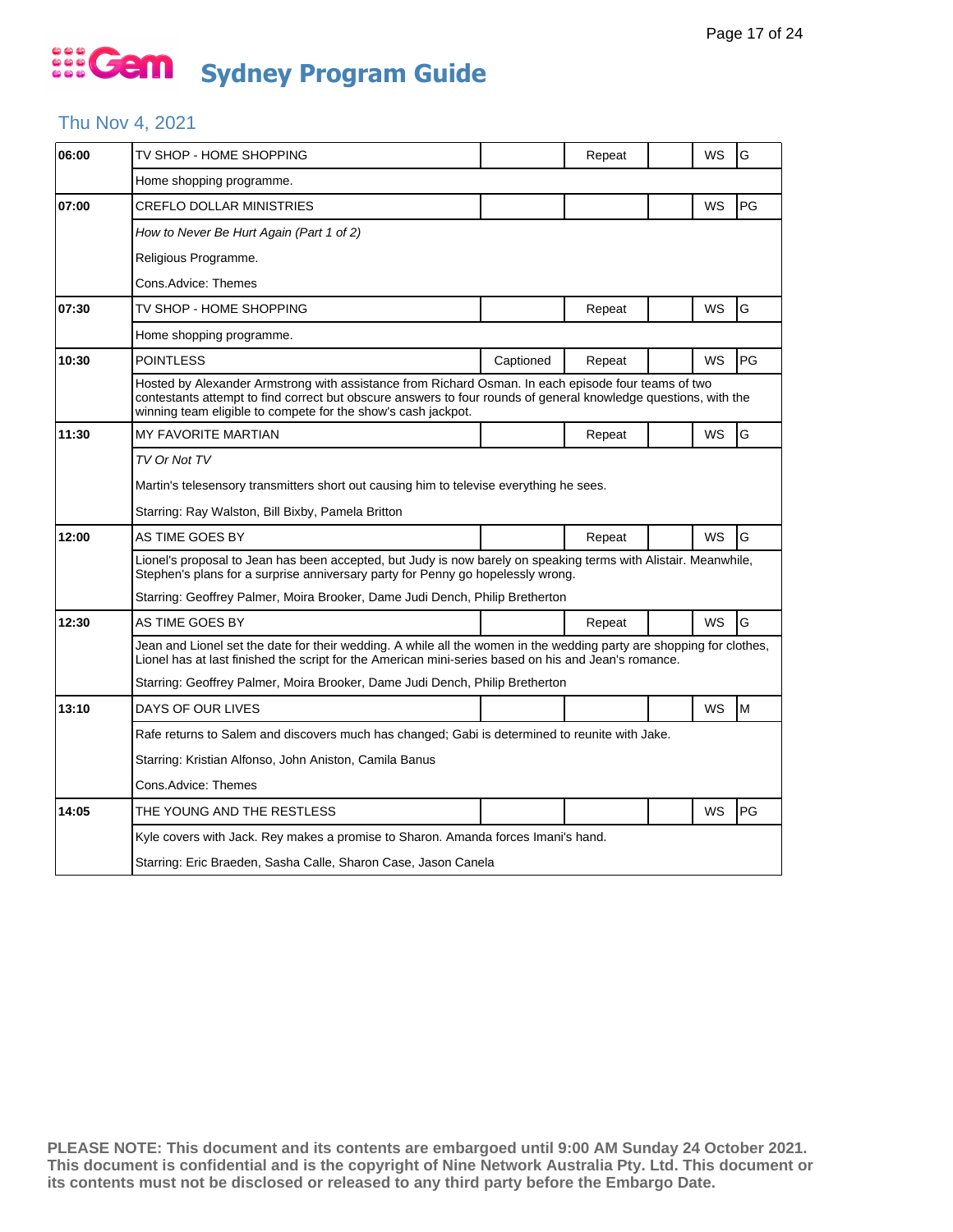#### Thu Nov 4, 2021

| 15:00 | <b>GARDEN GURUS MOMENTS</b>                                                                                                                                                                                                                                            |  | Captioned | Repeat |  | <b>WS</b> | G          |  |
|-------|------------------------------------------------------------------------------------------------------------------------------------------------------------------------------------------------------------------------------------------------------------------------|--|-----------|--------|--|-----------|------------|--|
|       | <b>Planting Projects</b>                                                                                                                                                                                                                                               |  |           |        |  |           |            |  |
|       | The Garden Gurus team give you tips and tricks for gardening success, every season of year. From feeding your<br>lawn, to indoor plants and everything in between, Trev and the team have you covered.                                                                 |  |           |        |  |           |            |  |
| 15:05 | ANTIQUES ROADSHOW                                                                                                                                                                                                                                                      |  | Captioned | Repeat |  | WS        | G          |  |
|       | Scone Palace 1 Part 2                                                                                                                                                                                                                                                  |  |           |        |  |           |            |  |
|       | Fiona Bruce travels across various regions of the United Kingdom, appraising antiques brought in by the local<br>people. You'd be amazed at how much a seemingly inexpensive antique can be worth.                                                                     |  |           |        |  |           |            |  |
| 15:35 | TAKE ME HIGH<br>1973                                                                                                                                                                                                                                                   |  | Captioned | Repeat |  | <b>WS</b> | G          |  |
|       | Take Me High                                                                                                                                                                                                                                                           |  |           |        |  |           |            |  |
|       | A successful and ambitious young financier is transferred to a small industrial town in Britain and meets a beautiful<br>restaurant owner, who after resenting him because of a business disagreement, falls in love and become partners in<br>a new business venture. |  |           |        |  |           |            |  |
|       | Starring: Cliff Richard, Hugh Griffith, Debbie Watling                                                                                                                                                                                                                 |  |           |        |  |           |            |  |
| 17:30 | SECRET LIFE OF THE ZOO                                                                                                                                                                                                                                                 |  | Captioned | Repeat |  | <b>WS</b> | <b>IPG</b> |  |
|       | Observational documentary series capturing in incredible detail, the remarkable behaviour of the animals at Chester<br>Zoo, in Cheshire, England and their relationships with their keepers.                                                                           |  |           |        |  |           |            |  |
|       | Cons.Advice: Themes                                                                                                                                                                                                                                                    |  |           |        |  |           |            |  |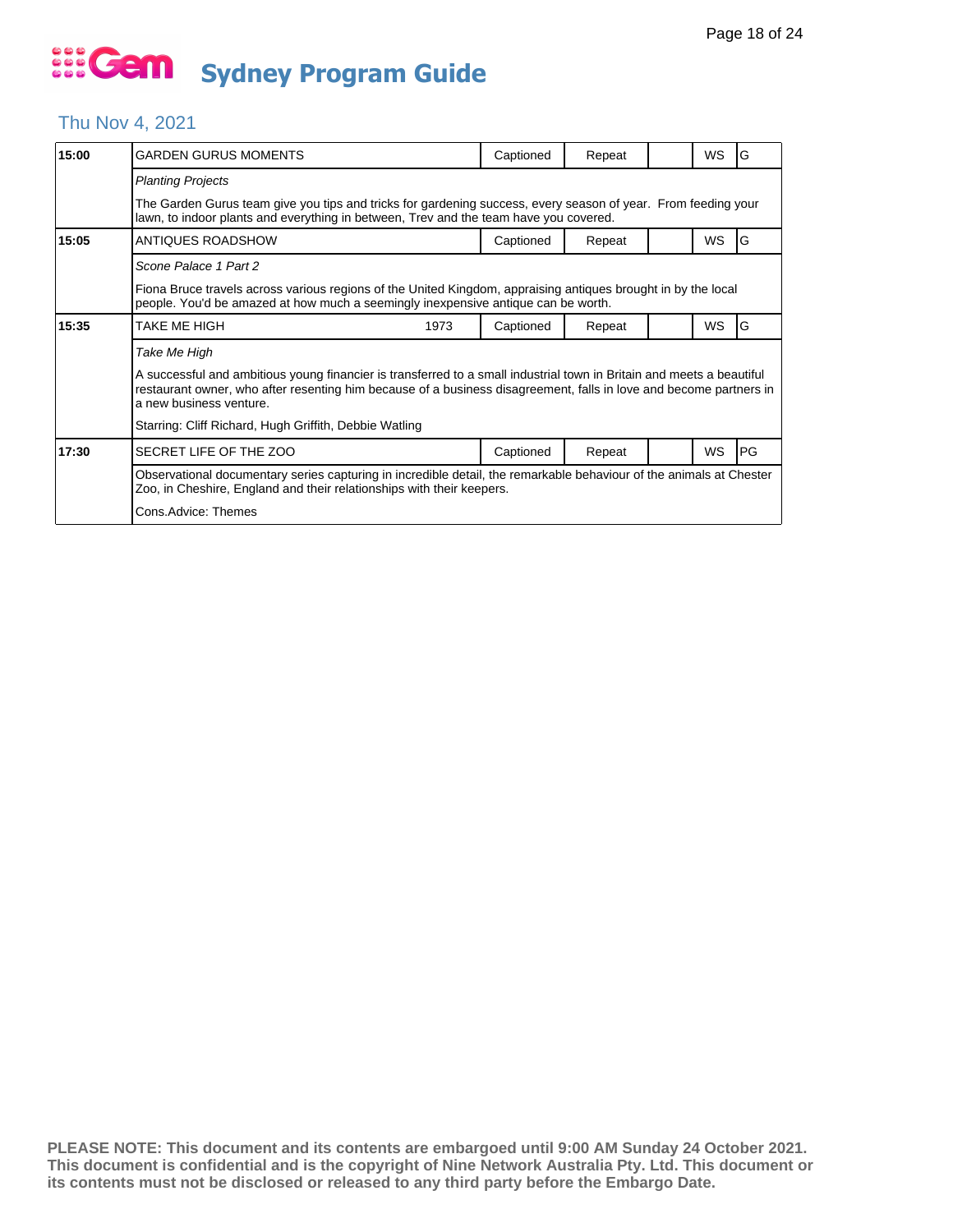#### Thu Nov 4, 2021

| 18:30 | ANTIQUES ROADSHOW                                                                                                                                                                                                                                                | Captioned | Repeat |  | WS        | G         |  |  |  |
|-------|------------------------------------------------------------------------------------------------------------------------------------------------------------------------------------------------------------------------------------------------------------------|-----------|--------|--|-----------|-----------|--|--|--|
|       | World War 1 Special 1                                                                                                                                                                                                                                            |           |        |  |           |           |  |  |  |
|       | Fiona Bruce travels across various regions of the United Kingdom, appraising antiques brought in by the local<br>people. You'd be amazed at how much a seemingly inexpensive antique can be worth.                                                               |           |        |  |           |           |  |  |  |
| 19:30 | <b>DEATH IN PARADISE</b>                                                                                                                                                                                                                                         |           | Repeat |  | WS        | PG        |  |  |  |
|       | A young woman is found murdered in her home, coins stuffed in her mouth, and initial evidence points to Dwayne.<br>As Richard struggles to uncover the true culprit, he is informed of a possible chance to return home to England.                              |           |        |  |           |           |  |  |  |
|       | Starring: Danny John-Jules, Elizabeth Bourgine, Sara Martins, Kris Marshall                                                                                                                                                                                      |           |        |  |           |           |  |  |  |
|       | Cons.Advice: Some Violence, Themes                                                                                                                                                                                                                               |           |        |  |           |           |  |  |  |
| 20:30 | <b>BILLIE JEAN KING CUP</b>                                                                                                                                                                                                                                      |           | Live   |  | WS        | <b>NA</b> |  |  |  |
|       | Australia y Belarus                                                                                                                                                                                                                                              |           |        |  |           |           |  |  |  |
|       | Wide World of Sports presents Australia v Belarus live from the O2 Arena in Prague, Czech Repubic. The Australian<br>Team – Aila Tomlianovic, Astra Sharma, Storm Sanders, Ellen Perez, Olivia Gadecki and Captain Alicia Molik. Live<br>Play from 20:30PM AEDT. |           |        |  |           |           |  |  |  |
| 01:30 | TV SHOP - HOME SHOPPING                                                                                                                                                                                                                                          |           | Repeat |  | WS        | G         |  |  |  |
|       | Home shopping programme.                                                                                                                                                                                                                                         |           |        |  |           |           |  |  |  |
| 04:30 | <b>JOYCE MEYER</b>                                                                                                                                                                                                                                               |           |        |  | <b>WS</b> | PG        |  |  |  |
|       | Facing Fear and Finding Freedom (Part 2 of 2)                                                                                                                                                                                                                    |           |        |  |           |           |  |  |  |
|       | Joyce Meyer, one of the world's leading practical Bible teachers and New York Times best-selling author, shares<br>encouragement and advice to help people enjoy daily life.                                                                                     |           |        |  |           |           |  |  |  |
|       | Cons.Advice: Themes                                                                                                                                                                                                                                              |           |        |  |           |           |  |  |  |
| 05:00 | TV SHOP - HOME SHOPPING                                                                                                                                                                                                                                          |           | Repeat |  | WS        | G         |  |  |  |
|       | Home shopping programme.                                                                                                                                                                                                                                         |           |        |  |           |           |  |  |  |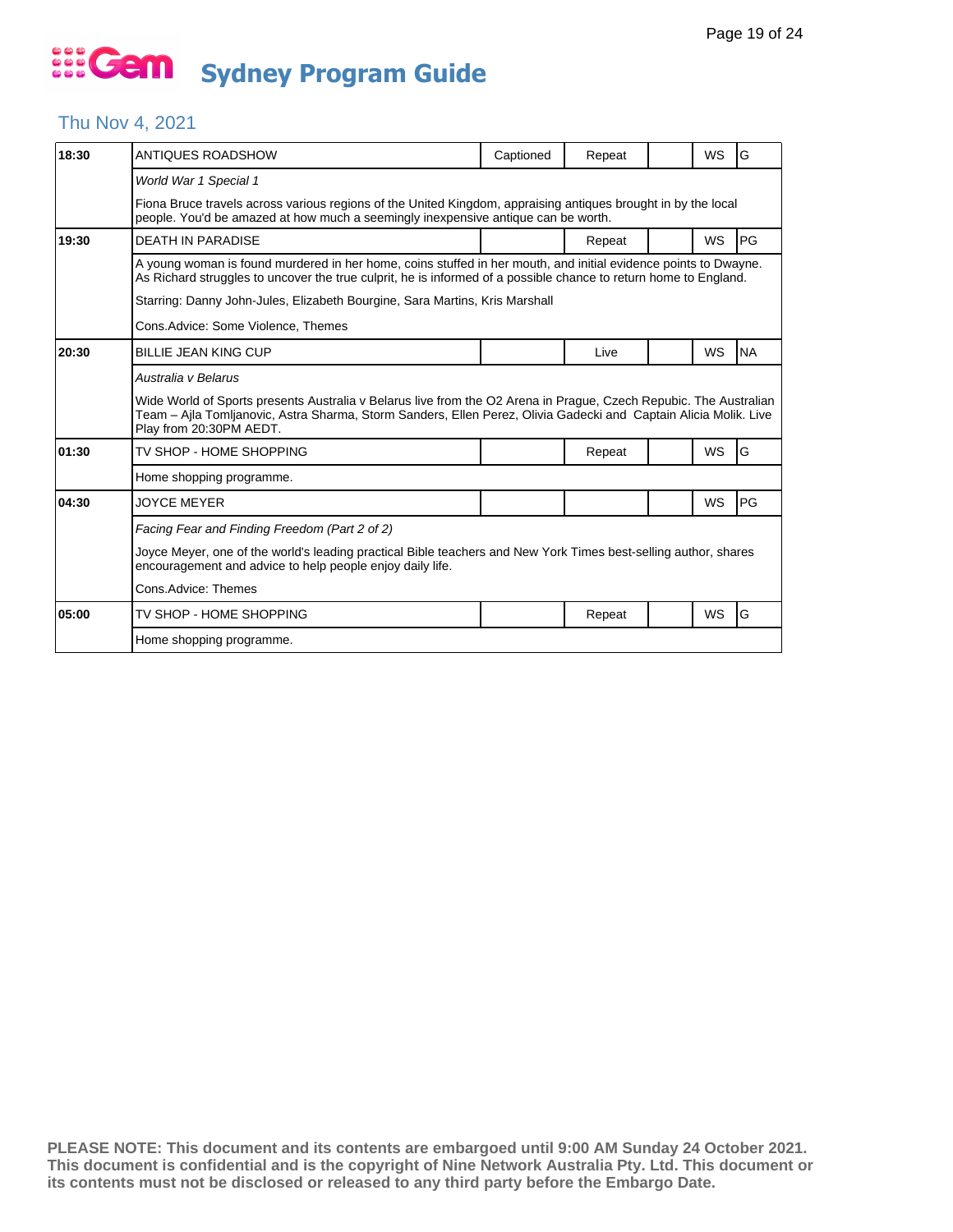#### Fri Nov 5, 2021

| 06:00 | TV SHOP - HOME SHOPPING                                                                                                                                                                                                                                                                 |           | Repeat |  | WS | G  |  |  |
|-------|-----------------------------------------------------------------------------------------------------------------------------------------------------------------------------------------------------------------------------------------------------------------------------------------|-----------|--------|--|----|----|--|--|
|       | Home shopping programme.                                                                                                                                                                                                                                                                |           |        |  |    |    |  |  |
| 07:00 | <b>CREFLO DOLLAR MINISTRIES</b>                                                                                                                                                                                                                                                         |           |        |  | WS | PG |  |  |
|       | How to Never Be Hurt Again (Part 2 of 2)                                                                                                                                                                                                                                                |           |        |  |    |    |  |  |
|       | Religious Programme.                                                                                                                                                                                                                                                                    |           |        |  |    |    |  |  |
|       | Cons.Advice: Themes                                                                                                                                                                                                                                                                     |           |        |  |    |    |  |  |
| 07:30 | TV SHOP - HOME SHOPPING                                                                                                                                                                                                                                                                 |           | Repeat |  | WS | G  |  |  |
|       | Home shopping programme.                                                                                                                                                                                                                                                                |           |        |  |    |    |  |  |
| 10:30 | <b>POINTLESS</b>                                                                                                                                                                                                                                                                        | Captioned | Repeat |  | WS | PG |  |  |
|       | Hosted by Alexander Armstrong with assistance from Richard Osman. In each episode four teams of two<br>contestants attempt to find correct but obscure answers to four rounds of general knowledge questions, with the<br>winning team eligible to compete for the show's cash jackpot. |           |        |  |    |    |  |  |
| 11:30 | MY FAVORITE MARTIAN                                                                                                                                                                                                                                                                     |           | Repeat |  | WS | G  |  |  |
|       | Man From Uncle Martin                                                                                                                                                                                                                                                                   |           |        |  |    |    |  |  |
|       | Martin inadvertently activates a worthless robot.                                                                                                                                                                                                                                       |           |        |  |    |    |  |  |
|       | Starring: Ray Walston, Bill Bixby, Pamela Britton                                                                                                                                                                                                                                       |           |        |  |    |    |  |  |
| 12:00 | DEATH IN PARADISE                                                                                                                                                                                                                                                                       |           | Repeat |  | WS | M  |  |  |
|       | A young woman is found murdered in her home, coins stuffed in her mouth, and initial evidence points to Dwayne.<br>As Richard struggles to uncover the true culprit, he is informed of a possible chance to return home to England.                                                     |           |        |  |    |    |  |  |
|       | Starring: Danny John-Jules, Elizabeth Bourgine, Sara Martins, Kris Marshall                                                                                                                                                                                                             |           |        |  |    |    |  |  |
|       | Cons. Advice: Mature Themes, Some Violence                                                                                                                                                                                                                                              |           |        |  |    |    |  |  |
| 13:10 | DAYS OF OUR LIVES                                                                                                                                                                                                                                                                       |           |        |  | WS | M  |  |  |
|       | Gabi's shocked to find Jake and Kate in bed together; Roman updates Rafe about Hope.                                                                                                                                                                                                    |           |        |  |    |    |  |  |
|       | Starring: Kristian Alfonso, John Aniston, Camila Banus                                                                                                                                                                                                                                  |           |        |  |    |    |  |  |
|       | Cons.Advice: Themes                                                                                                                                                                                                                                                                     |           |        |  |    |    |  |  |
| 14:05 | THE YOUNG AND THE RESTLESS                                                                                                                                                                                                                                                              |           |        |  | WS | PG |  |  |
|       | Kyle stands his ground with Ashland. Tessa has a surprise for Mariah. Billy and Lily play hardball.                                                                                                                                                                                     |           |        |  |    |    |  |  |
|       | Starring: Eric Braeden, Sasha Calle, Sharon Case, Jason Canela                                                                                                                                                                                                                          |           |        |  |    |    |  |  |
| 15:00 | <b>GARDEN GURUS MOMENTS</b>                                                                                                                                                                                                                                                             | Captioned | Repeat |  | WS | G  |  |  |
|       | <b>Terrarium Planter Ideas</b>                                                                                                                                                                                                                                                          |           |        |  |    |    |  |  |
|       | The Garden Gurus team give you tips and tricks for gardening success, every season of year. From feeding your<br>lawn, to indoor plants and everything in between. Trev and the team have you covered.                                                                                  |           |        |  |    |    |  |  |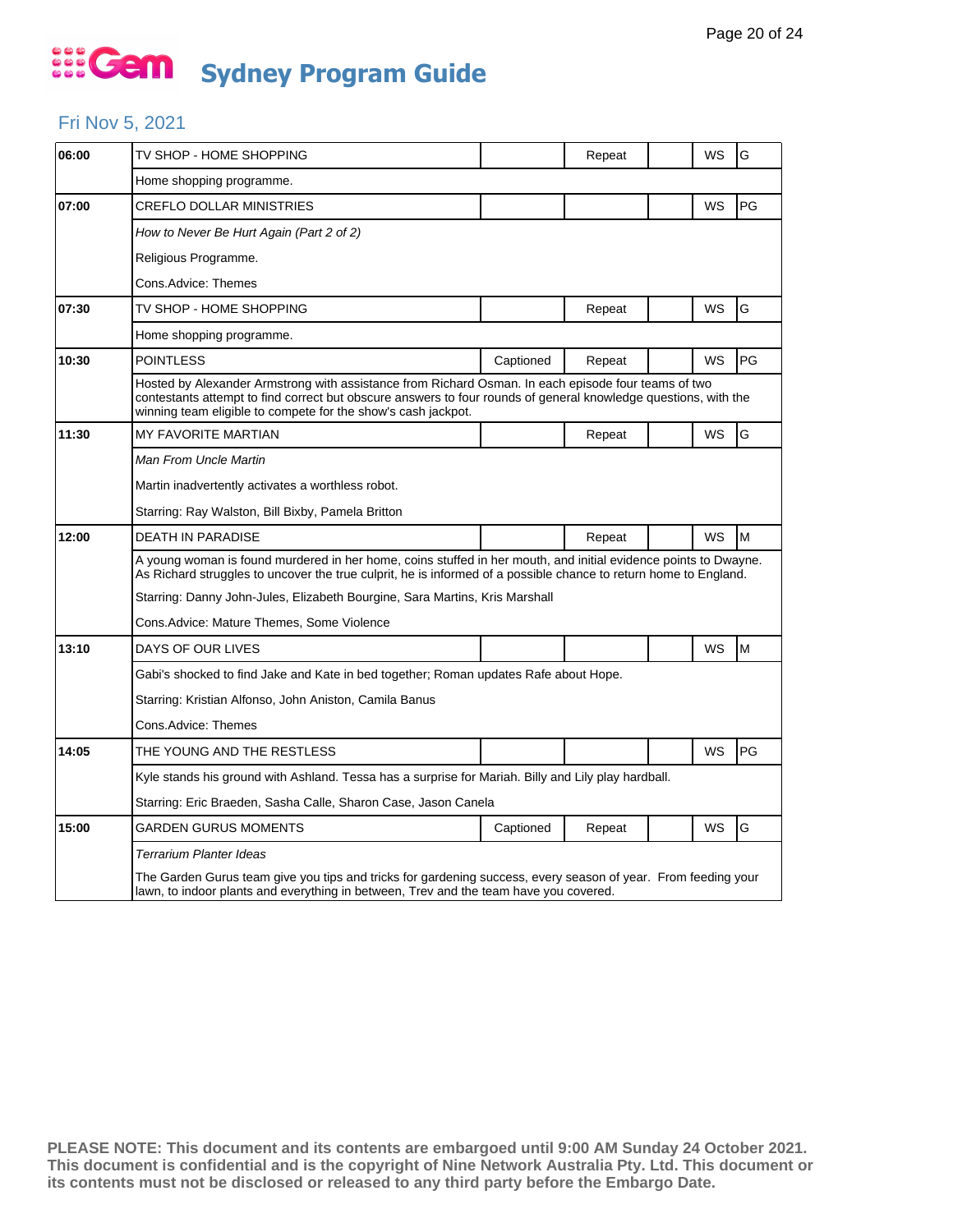#### Fri Nov 5, 2021

| 15:05 | ANTIQUES ROADSHOW                                                                                                                                                                                                                                                                                                                                                      | Captioned |        |  | WS        | G    |  |  |
|-------|------------------------------------------------------------------------------------------------------------------------------------------------------------------------------------------------------------------------------------------------------------------------------------------------------------------------------------------------------------------------|-----------|--------|--|-----------|------|--|--|
|       | World War 1 Special 1 Part 2                                                                                                                                                                                                                                                                                                                                           |           |        |  |           |      |  |  |
|       | Fiona Bruce travels across various regions of the United Kingdom, appraising antiques brought in by the local<br>people. You'd be amazed at how much a seemingly inexpensive antique can be worth.                                                                                                                                                                     |           |        |  |           |      |  |  |
| 15:35 | THE OVERLANDERS<br>1946                                                                                                                                                                                                                                                                                                                                                | Captioned | Repeat |  | <b>WS</b> | G    |  |  |
|       | The Overlanders<br>It's the start of WWII in Northern Australia. The Japanese are getting close. People are evacuating and burning<br>everything in a "scorched earth" policy. Rather than kill all their cattle, a disparate group decides to drive them<br>overland half way across the continent.<br>Starring: Chips Rafferty, John Nugent Heyward, Daphne Campbell |           |        |  |           |      |  |  |
| 17:30 | SECRET LIFE OF THE ZOO                                                                                                                                                                                                                                                                                                                                                 | Captioned | Repeat |  | <b>WS</b> | IPG. |  |  |
|       | Observational documentary series capturing in incredible detail, the remarkable behaviour of the animals at Chester<br>Zoo, in Cheshire, England and their relationships with their keepers.<br>Cons.Advice: Themes                                                                                                                                                    |           |        |  |           |      |  |  |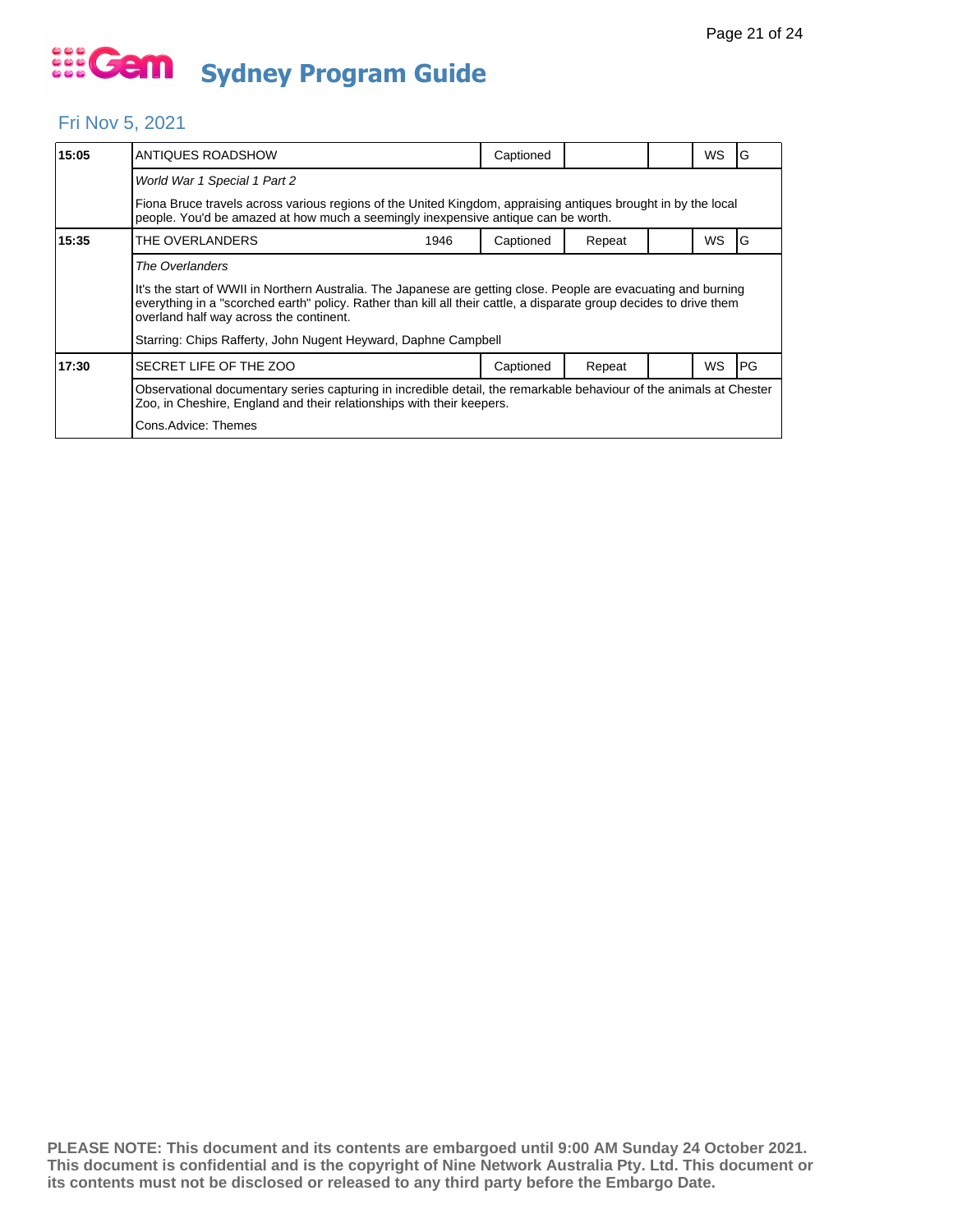#### Fri Nov 5, 2021

| 18:30 | ANTIQUES ROADSHOW                                                                                                                                                                                            | Captioned | Repeat |  | WS        | G |  |  |  |
|-------|--------------------------------------------------------------------------------------------------------------------------------------------------------------------------------------------------------------|-----------|--------|--|-----------|---|--|--|--|
|       | Royal Agricultural University, Cirencester 2                                                                                                                                                                 |           |        |  |           |   |  |  |  |
|       | Fiona Bruce travels across various regions of the United Kingdom, appraising antiques brought in by the local<br>people. You'd be amazed at how much a seemingly inexpensive antique can be worth.           |           |        |  |           |   |  |  |  |
| 19:30 | SAVED & REMADE                                                                                                                                                                                               |           |        |  | <b>WS</b> | G |  |  |  |
|       | A sailing club's training boat which was damaged in a storm, a professional trombone player's first trombone and an<br>old coffee table are the three items brought in for the team to pitch to reuse today. |           |        |  |           |   |  |  |  |
| 20:30 | TBA                                                                                                                                                                                                          | Captioned |        |  | <b>WS</b> | G |  |  |  |
|       | Information To Follow.                                                                                                                                                                                       |           |        |  |           |   |  |  |  |
| 23:00 | TBA                                                                                                                                                                                                          | Captioned |        |  | <b>WS</b> | G |  |  |  |
|       | Information To Follow.                                                                                                                                                                                       |           |        |  |           |   |  |  |  |
| 00:00 | ANTIQUES ROADSHOW                                                                                                                                                                                            | Captioned | Repeat |  | WS        | G |  |  |  |
|       | Royal Agricultural University, Cirencester 2 Part 1                                                                                                                                                          |           |        |  |           |   |  |  |  |
|       | Fiona Bruce travels across various regions of the United Kingdom, appraising antigues brought in by the local<br>people. You'd be amazed at how much a seemingly inexpensive antique can be worth.           |           |        |  |           |   |  |  |  |
| 00:30 | <b>MY FAVORITE MARTIAN</b>                                                                                                                                                                                   |           | Repeat |  | WS        | G |  |  |  |
|       | Man From Uncle Martin                                                                                                                                                                                        |           |        |  |           |   |  |  |  |
|       | Martin inadvertently activates a worthless robot.                                                                                                                                                            |           |        |  |           |   |  |  |  |
|       | Starring: Ray Walston, Bill Bixby, Pamela Britton                                                                                                                                                            |           |        |  |           |   |  |  |  |
| 01:00 | TV SHOP - HOME SHOPPING                                                                                                                                                                                      |           | Repeat |  | WS        | G |  |  |  |
|       | Home shopping programme.                                                                                                                                                                                     |           |        |  |           |   |  |  |  |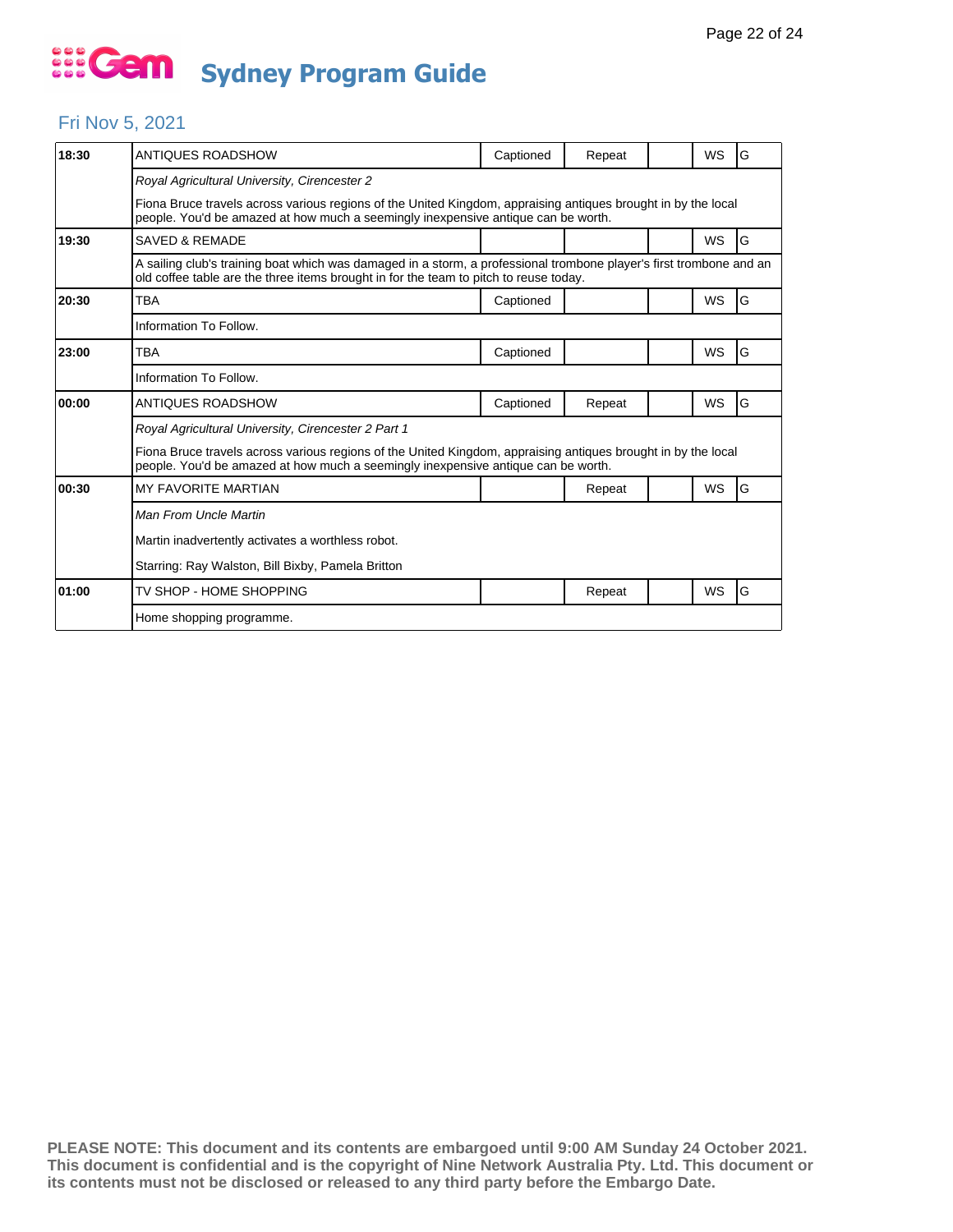#### Sat Nov 6, 2021

| 06:00 | NEWSTYLE DIRECT                                                                                                                                                                                              |                     | Repeat |  | WS | G  |  |  |  |  |
|-------|--------------------------------------------------------------------------------------------------------------------------------------------------------------------------------------------------------------|---------------------|--------|--|----|----|--|--|--|--|
|       | Versamax Power-Tool System                                                                                                                                                                                   |                     |        |  |    |    |  |  |  |  |
|       | Home shopping programme.                                                                                                                                                                                     |                     |        |  |    |    |  |  |  |  |
| 06:30 | TV SHOP - HOME SHOPPING                                                                                                                                                                                      |                     | Repeat |  | WS | G  |  |  |  |  |
|       | Home shopping programme.                                                                                                                                                                                     |                     |        |  |    |    |  |  |  |  |
| 10:00 | MY FAVORITE MARTIAN                                                                                                                                                                                          |                     | Repeat |  | WS | G  |  |  |  |  |
|       | Martin The Mannequin                                                                                                                                                                                         |                     |        |  |    |    |  |  |  |  |
|       | Cologne causes Martin to stiffen up in a department store and he is mistaken for a mannequin.                                                                                                                |                     |        |  |    |    |  |  |  |  |
|       | Starring: Ray Walston, Bill Bixby, Pamela Britton                                                                                                                                                            |                     |        |  |    |    |  |  |  |  |
| 10:30 | EDGAR WALLACE MYSTERIES                                                                                                                                                                                      |                     | Repeat |  | WS | PG |  |  |  |  |
|       | The Double                                                                                                                                                                                                   |                     |        |  |    |    |  |  |  |  |
|       | A man who has been left for dead by the impostor who takes his place returns to bring him to justice.                                                                                                        |                     |        |  |    |    |  |  |  |  |
|       | Starring: Emrys Jones, Sarah Lawson, Patrick Barr                                                                                                                                                            |                     |        |  |    |    |  |  |  |  |
|       | Cons.Advice: Some Violence                                                                                                                                                                                   |                     |        |  |    |    |  |  |  |  |
| 11:45 | SAVED & REMADE                                                                                                                                                                                               |                     | Repeat |  | WS | G  |  |  |  |  |
|       | A sailing club's training boat which was damaged in a storm, a professional trombone player's first trombone and an<br>old coffee table are the three items brought in for the team to pitch to reuse today. |                     |        |  |    |    |  |  |  |  |
| 12:45 | NICKELODEON<br>1976                                                                                                                                                                                          |                     |        |  |    | PG |  |  |  |  |
|       | Nickelodeon                                                                                                                                                                                                  |                     |        |  |    |    |  |  |  |  |
|       | In 1910, various characters come together to make movies, finally attending the 1915 opening in Hollywood of "The<br>Birth Of A Nation".                                                                     |                     |        |  |    |    |  |  |  |  |
|       | Starring: Ryan O'Neal, Burt Reynolds, Tatum O'Neal, Brian Keith, Stella Stevens, John Ritter                                                                                                                 |                     |        |  |    |    |  |  |  |  |
|       |                                                                                                                                                                                                              | Cons.Advice: Themes |        |  |    |    |  |  |  |  |
|       |                                                                                                                                                                                                              |                     |        |  |    |    |  |  |  |  |
|       | KID GALAHAD<br>1962                                                                                                                                                                                          | Captioned           | Repeat |  | WS | PG |  |  |  |  |
| 15:15 | Kid Galahad                                                                                                                                                                                                  |                     |        |  |    |    |  |  |  |  |
|       | After completing his military service, Walter Gulick takes a job as a sparring partner at a gym, the owner of which<br>sees potential in Walter as a professional fighter and takes him under his wing.      |                     |        |  |    |    |  |  |  |  |
|       | Starring: Elvis Presley, Gig Young, Lola Albright                                                                                                                                                            |                     |        |  |    |    |  |  |  |  |
|       | Cons.Advice: Mild Violence                                                                                                                                                                                   |                     |        |  |    |    |  |  |  |  |
| 17:15 | DONOVAN'S REEF<br>1963                                                                                                                                                                                       |                     | Repeat |  | WS | PG |  |  |  |  |
|       | Donovan's Reef                                                                                                                                                                                               |                     |        |  |    |    |  |  |  |  |
|       | Comedy subtly dealing with moral issues such as racial bigotry, corporate greed, American belief of societal<br>superiority and hypocrisy.                                                                   |                     |        |  |    |    |  |  |  |  |
|       | Starring: John Wayne, Lee Marvin, Elizabeth Allen                                                                                                                                                            |                     |        |  |    |    |  |  |  |  |